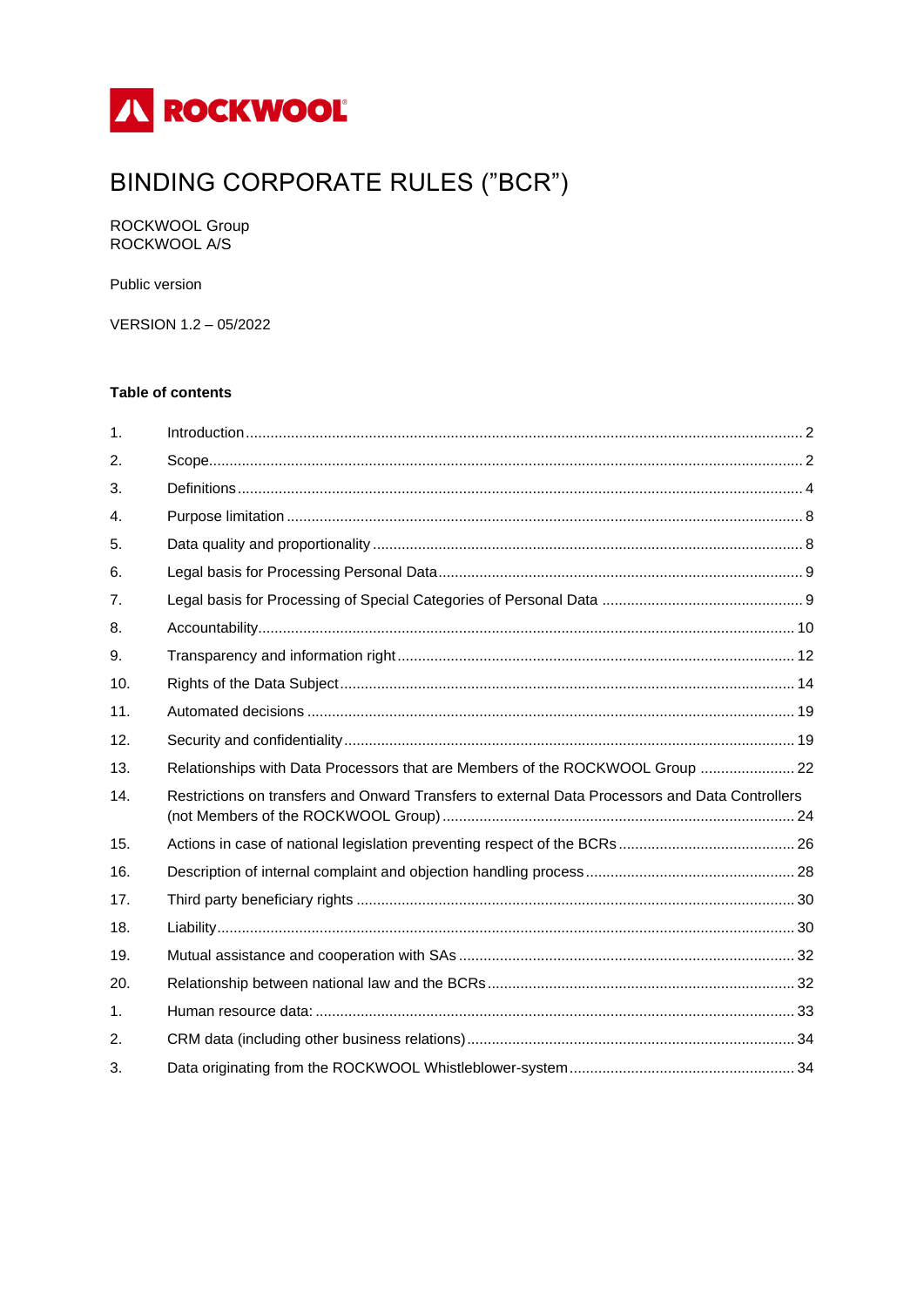## <span id="page-1-0"></span>**1. Introduction**

- 1.1 The ROCKWOOL Group is an international group of companies manufacturing stone wool insulation and other stone wool related products. As such, within the ROCKWOOL Group, there is an inherent need to exchange data, including Personal Data.
- 1.2 In order to provide adequate security within the ROCKWOOL Group for employees, applicants who are not offered a job in a ROCKWOOL entity, customers, suppliers and other persons associated with the ROCKWOOL Group when Personal Data is transferred and to provide employees, applicants who are not offered a job in a ROCKWOOL entity, customers, suppliers and other persons associated with the ROCKWOOL Group with guarantees that their Personal Data is protected, even when such Personal Data is transferred between the different Members of the ROCKWOOL Group, of which some are situated in countries which do not have legislation regarding protection of Personal Data, these Binding Corporate Rules (BCRs) are implemented.
- 1.3 The board of the parent company of the ROCKWOOL Group, ROCKWOOL A/S, will ensure compliance with these BCRs. All Members of the ROCKWOOL Group and employees of said Members have a clear duty to respect these BCRs.
- 1.4 These BCRs are in compliance with the European Union's (EU) Regulation 2016/679 on the protection of natural persons with regard to the processing of personal data and on the free movement of such data, and repealing Directive 95/46/EC. The BCRs remain valid until amended, replaced or repealed, if necessary, by the relevant DPA in accordance with Article 46 (5) of the Regulation (EU) 2016/679 ("GDPR").

## <span id="page-1-1"></span>**2. Scope**

# 2.1 Intra-group transfers and Processing

The purpose of these BCRs is to ensure an adequate level of privacy protection within the ROCKWOOL Group, including Members of the ROCKWOOL Group located in countries which are not members of the European Economic Area (EEA) or Switzerland in order to allow the transfer of categories of Personal Data described in Appendix 1 between the Members of the ROCKWOOL Group. All Members of the ROCKWOOL Group and employees of said Members have a clear duty to respect these BCRs.

2.2 Geographical and organisational scope

All Members of the ROCKWOOL Group worldwide are covered by these BCRs.

2.3 Material scope

These BCRs apply to all processing, including transfers, of the categories of Personal Data described in Appendix 1 within the ROCKWOOL Group.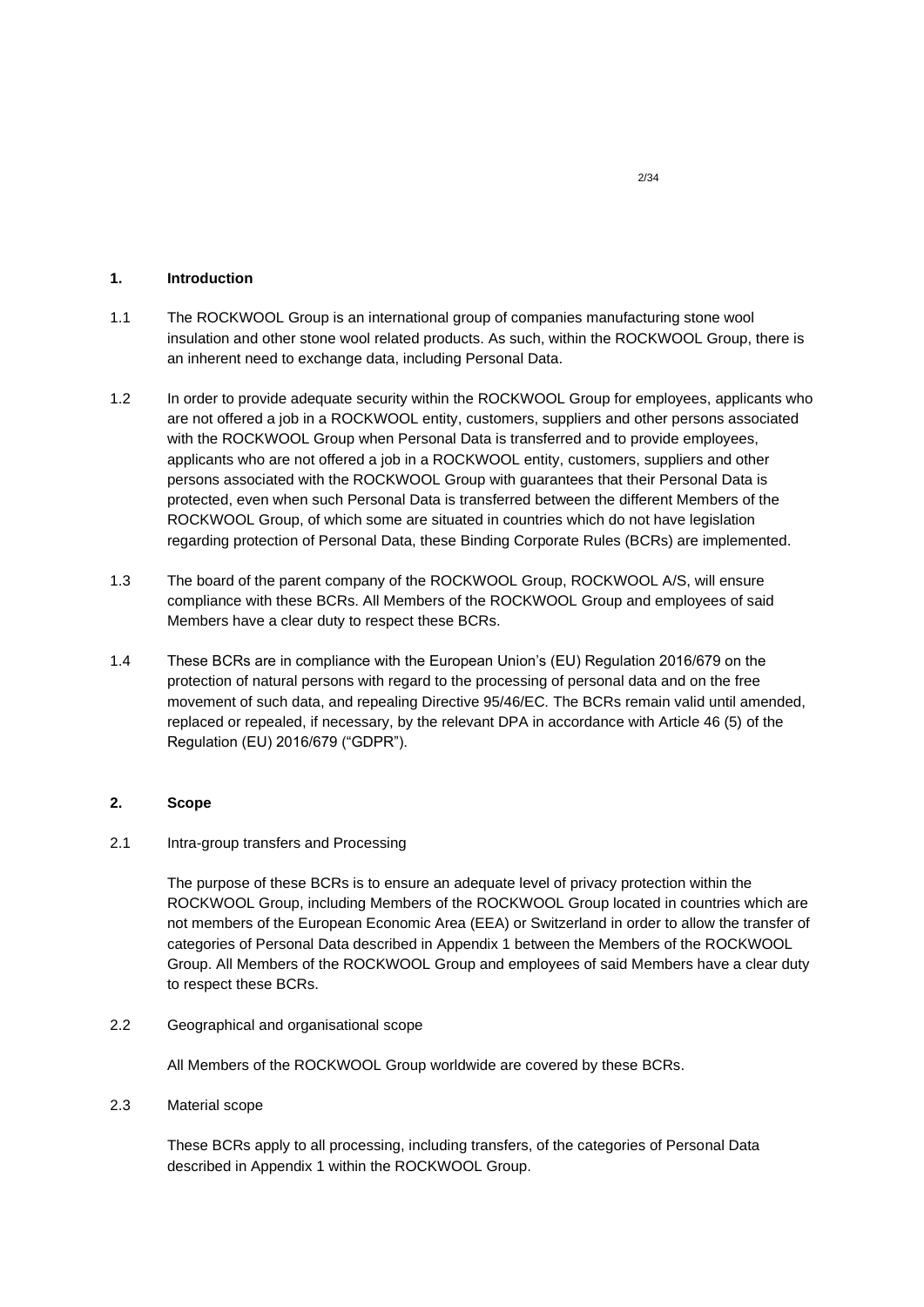## 2.4 General description of the data flows and purposes of Processing

## 2.4.1 General description of the data flows

The nature of the Personal Data covered by these BCRs is categorized as human resource data and data relating to human resources, e.g. hiring and dismissal, absence, performance, payroll, travel management, career opportunities, disciplinary sanctions, etc. (including Personal Data on applicants who are not offered a job in a ROCKWOOL entity and Personal Data on logging of ITuse), Personal Data originating from the ROCKWOOL Whistleblower-system, as well as Personal Data relating to the ROCKWOOL Group's Customer Relationship Management (CRM) system including Personal Data on other business relations, cf. Appendix 1.

The extend of the data flow within the ROCKWOOL Group is in broad terms centralized around the central departments of ROCKWOOL in Denmark, where the main central databases are placed. A human resource database is placed in Ireland with a Data Processor. Most data is transferred from Denmark to other Members of the ROCKWOOL Group.

# 2.5 Purposes of Processing

The ROCKWOOL Group is becoming increasingly globalized, and the need to process and transfer Personal Data within the ROCKWOOL Group globally has significantly increased.

The overall purposes of Processing human resource data as mentioned in Appendix 1 are supervision, management and payment of employees, travel management, assessment of employees' training and development needs, maintenance and development of the employment relationship between the employer and the employee (cross country management to support the ROCKWOOL Group's development), logging of IT-use, and optimization the global human resource processes within the ROCKWOOL Group.

The purposes of Processing CRM data as mentioned in Appendix 1 are to enable the ROCKWOOL Group to use Personal Data concerning the ROCKWOOL Group's customers in order to improve the ROCKWOOL Group's levels of service, sales and marketing efforts and to strengthen the position and communication between the ROCKWOOL Group and its customers.

The purpose of Processing Personal Data originating from the ROCKWOOL Whistleblower-system is reporting regarding serious breaches of the Group's policy on business ethics (criminal offenses) or any applicable law.

## 2.5.1 Data Importers and Data Exporters in the EU/EEA and outside the EU/EEA

The ROCKWOOL Group consists of factories and offices located in around 40 different countries including:

Austria, Belarus, Belgium, Bulgaria, Canada, China, Croatia, Czech Republic, Denmark, the Emirates (Dubai), Estonia, Finland, France, Germany, Hong Kong, Hungary, India, Italy, Japan,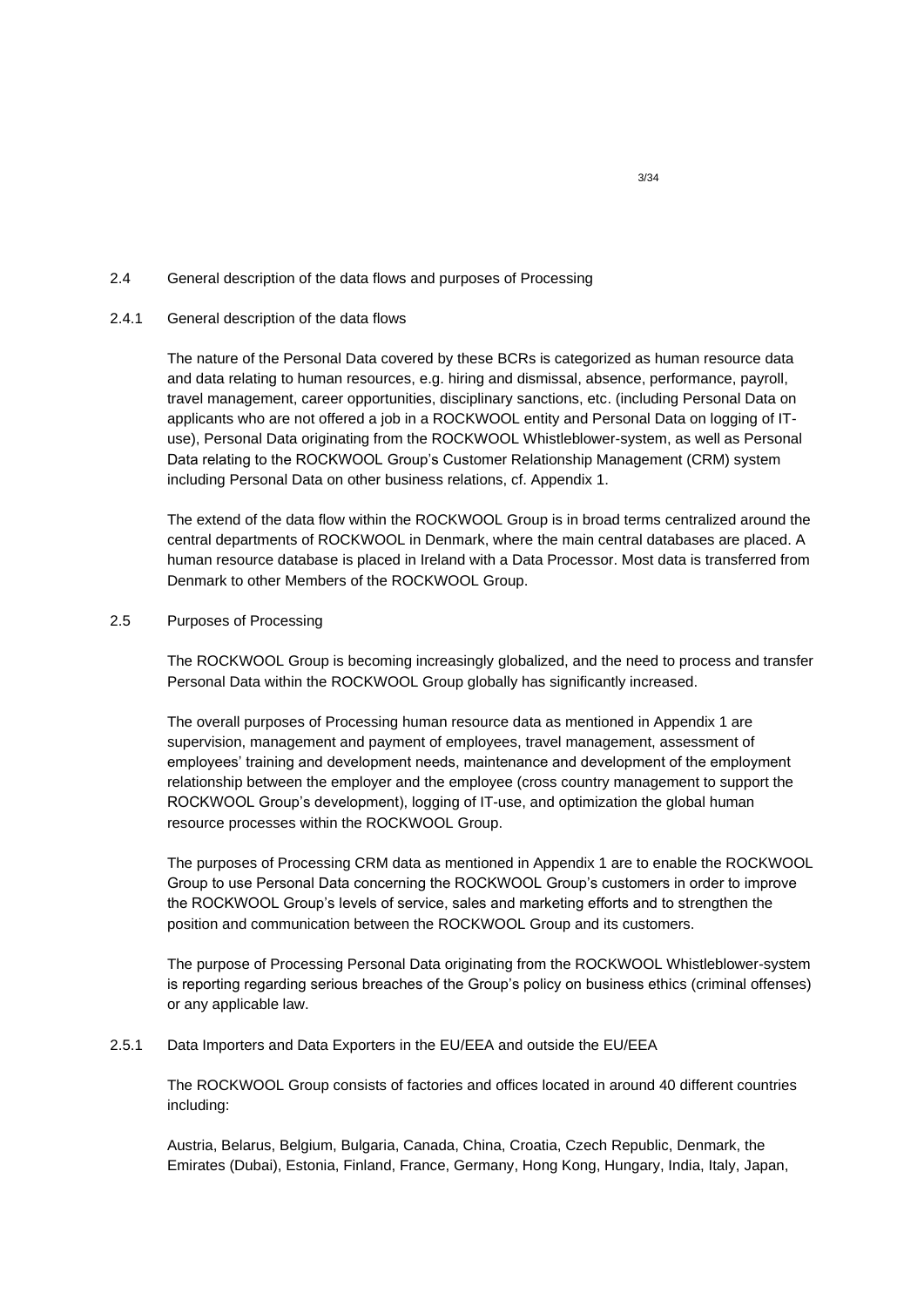Latvia, Lithuania, Malaysia, Mexico, the Netherlands, Norway, Philippines, Poland, Romania, Russia, Singapore, Slovakia, South Korea, Spain, Sweden, Switzerland, Thailand, Turkey, Ukraine, United Kingdom, USA and Vietnam.

The above mentioned specification is based on data gathered in December 2021.

## 2.6 Termination

In the event that a Member of the ROCKWOOL Group, which is established outside the EU/EEA, ceases to exist or otherwise ceases to be a party to the BCRs, the third party beneficiary rights as described in section 15 remain in effect.

# <span id="page-3-0"></span>**3. Definitions**

3.1 The terms used in these BCRs are to be interpreted in accordance with the EU Regulation and relevant interpretive aids.

| <b>Binding</b><br>(BCR) | Corporate                                                 | <b>Rules</b> | means | personal data protection policies which are<br>by<br>adhered<br>to<br>Data Controller<br>a<br>established on the territory of a member<br>state of the EU/EEA for transfers or a set<br>of transfers of Personal Data to a Data<br>Controller or Data Processor in one or<br>more third countries within a group of<br>undertakings. |
|-------------------------|-----------------------------------------------------------|--------------|-------|--------------------------------------------------------------------------------------------------------------------------------------------------------------------------------------------------------------------------------------------------------------------------------------------------------------------------------------|
| Consent                 |                                                           |              | means | any freely given specific, informed and<br>unambiguous indication of the Data<br>Subject's wishes by which he or she, by a<br>statement or by a clear affirmative action,<br>signifies agreement to the Processing of<br>Personal Data relating to him or her.                                                                       |
| <b>Countries</b>        | ensuring<br>adequate level of protection                  | an           | means | countries outside the EU/EEA where an<br>adequacy decision, based on Article 45 of<br>the General Data Protection Regulation,<br>has been adopted by the EU Commission.                                                                                                                                                              |
|                         | Countries not ensuring an<br>adequate level of protection |              | means | countries outside the EU/EEA where no<br>adequacy decision, based on Article 45 of                                                                                                                                                                                                                                                   |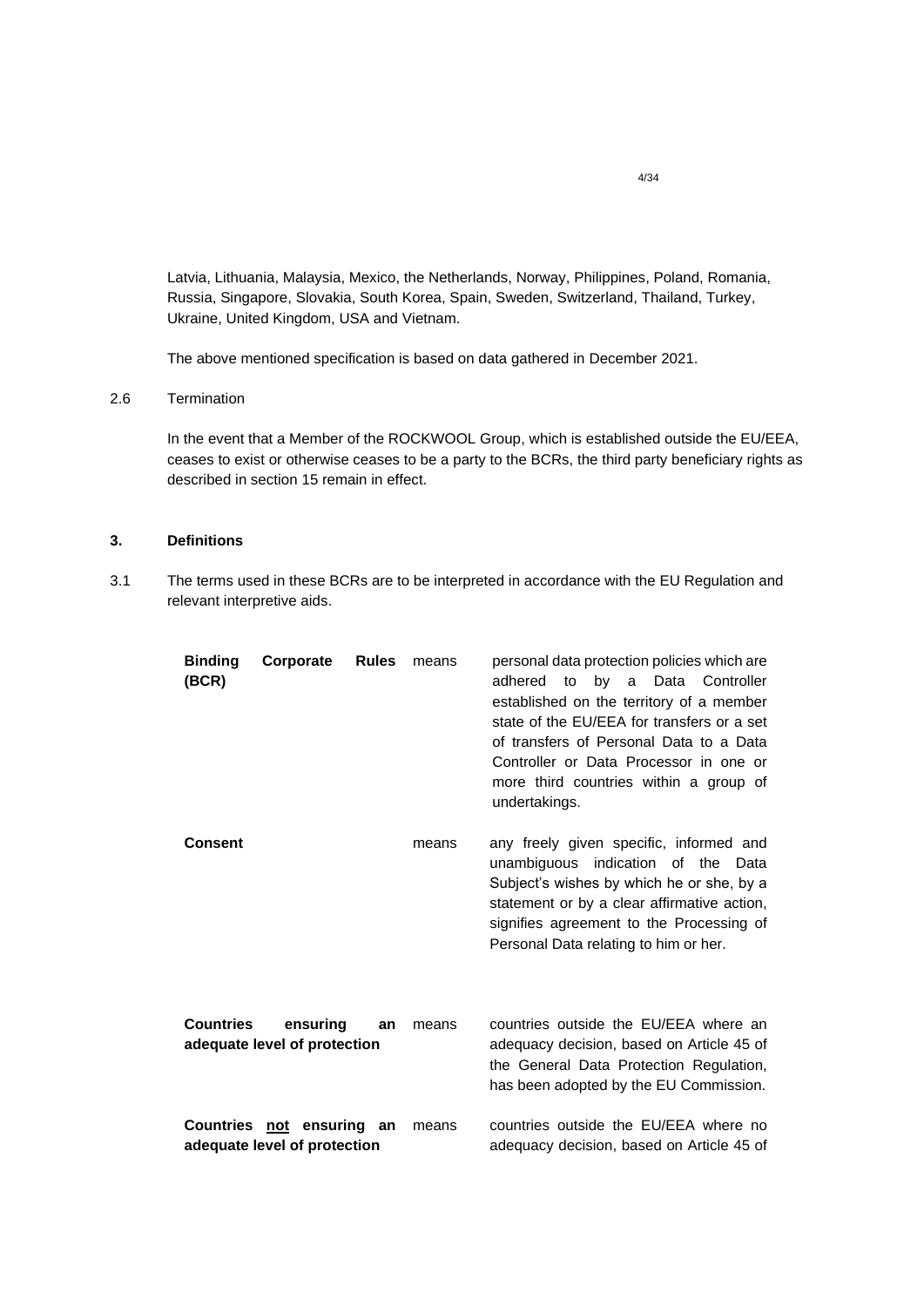|                                                                  |       | the General Data Protection Regulation,<br>has been adopted by the EU Commission.                                                                                                                                                                                                                                                                                                                                |
|------------------------------------------------------------------|-------|------------------------------------------------------------------------------------------------------------------------------------------------------------------------------------------------------------------------------------------------------------------------------------------------------------------------------------------------------------------------------------------------------------------|
| <b>Data Controller/Controller</b>                                | means | the natural or legal person, public authority,<br>agency or other body which, alone or jointly<br>with others, determines the purposes and<br>means of the processing of personal data;<br>where the purposes and means of such<br>processing are determined by Union or<br>Member State law, the controller or the<br>specific criteria for its nomination may be<br>provided for by Union or Member State law. |
| <b>Data Processor/Processor</b>                                  | means | a natural or legal person, public authority,<br>agency or other body which processes<br>personal data on behalf of the controller.                                                                                                                                                                                                                                                                               |
| Data Subject                                                     | means | A natural person who can be identified,<br>directly or indirectly, in particular<br>by<br>reference to an identifier such as a name,<br>an identification number, location data, an<br>online identifier or to one or more factors<br>specific to the physical, physiological,<br>genetic, mental, economic, cultural or<br>social identity of that natural person.                                              |
| E-mail                                                           | means | any text, voice, sound or image message<br>sent over a public communications network<br>or the secure internal network in the<br>ROCKWOOL Group which can be stored<br>in the network or in the recipient's terminal<br>equipment until it is collected by the<br>recipient.                                                                                                                                     |
| <b>Group HR</b>                                                  | means | the central ROCKWOOL Group HR<br>division situated in Denmark.                                                                                                                                                                                                                                                                                                                                                   |
| Global<br><b>Protection</b><br>Data<br><b>Coordinator (GDPC)</b> | means | representative (natural person)<br>οf<br>a<br>ROCKWOOL A/S in charge of protecting<br>Personal Data in ROCKWOOL A/S and<br>contact person for the SAs and, with the<br>support of the Executive Management, the                                                                                                                                                                                                  |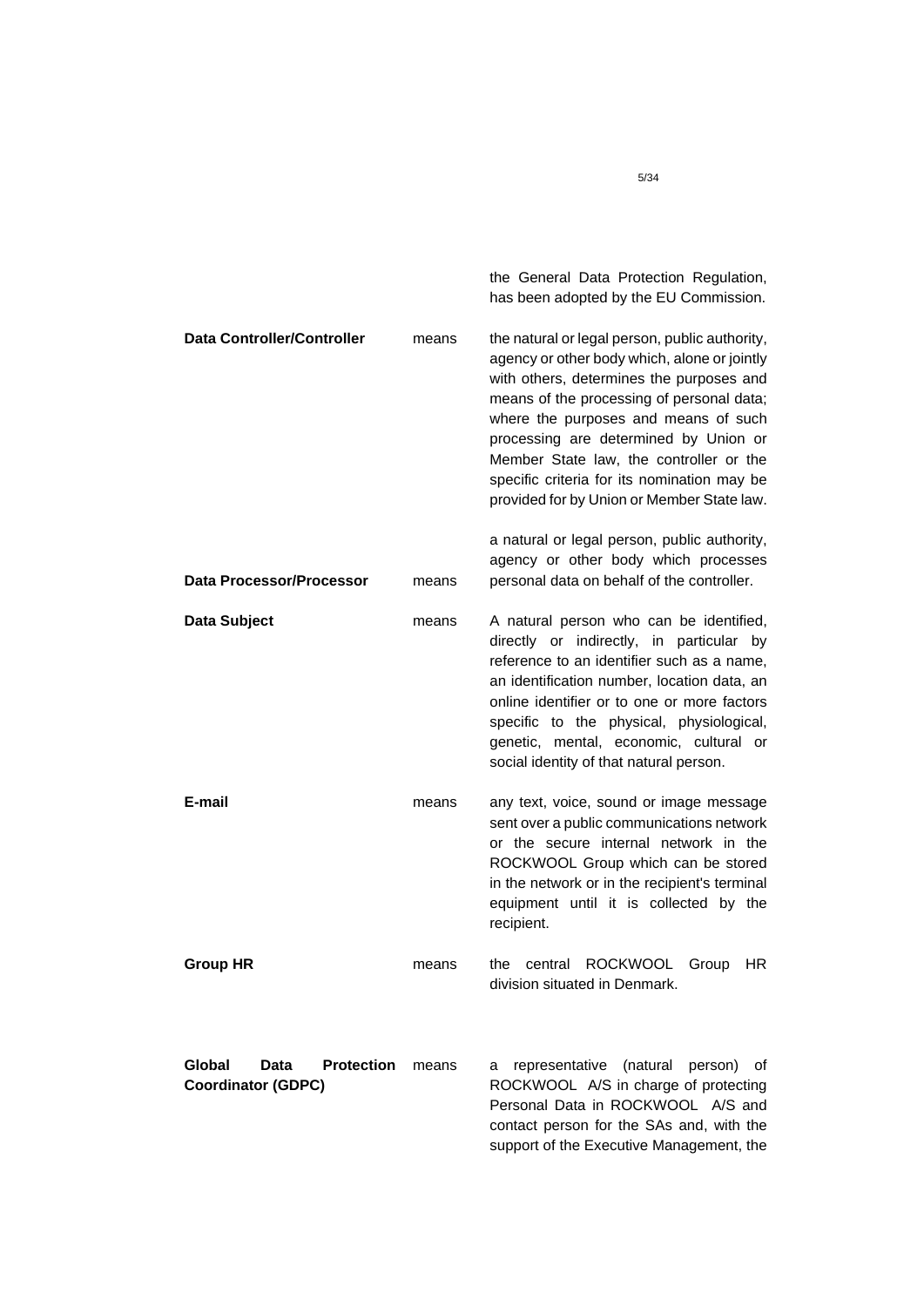|                                                                 |       | overall responsible in the ROCKWOOL<br>Group in relation to Personal Data matters.                                                                                                                                                                                                                                                                                 |
|-----------------------------------------------------------------|-------|--------------------------------------------------------------------------------------------------------------------------------------------------------------------------------------------------------------------------------------------------------------------------------------------------------------------------------------------------------------------|
| <b>Protection</b><br>Local<br>Data<br><b>Coordinator (LDPC)</b> | means | national<br>representative<br>(natural<br>any<br>person) in charge of protecting Personal<br>Data in each Member of the ROCKWOOL<br>Group.                                                                                                                                                                                                                         |
| Member of the ROCKWOOL<br>Group                                 | Means | any factory, office or other business<br>subsidiary fully owned by ROCKWOOL<br>A/S, as well as ROCKWOOL A/S itself.                                                                                                                                                                                                                                                |
| <b>Member State</b>                                             | Means | EU/EEA member state countries.                                                                                                                                                                                                                                                                                                                                     |
| <b>National Legislation</b>                                     | means | legislation, regulations, statutes, court<br>practices,<br>orders,<br>or<br>mandatory<br>standards<br>applicable in<br>national<br>a<br>jurisdiction, whether inside or outside the<br>EU/EEA.                                                                                                                                                                     |
| <b>Onward Transfers</b>                                         | means | from<br><b>Members</b><br>Transfers<br>οf<br>the<br>ROCKWOOL Group outside the EU/EEA<br>or Switzerland to companies outside the<br>ROCKWOOL Group.                                                                                                                                                                                                                |
| <b>Personal Data</b>                                            | means | any information relating to an identified or<br>identifiable natural person (Data Subject).                                                                                                                                                                                                                                                                        |
| <b>Personal Data Breach</b>                                     | means | a breach of security leading to the<br>accidental or unlawful destruction, loss,<br>alteration, unauthorised disclosure of or<br>access to, Personal Data transmitted,<br>stored or otherwise Processed.                                                                                                                                                           |
| Processing                                                      | means | any operation or set of operations which is<br>performed on Personal Data or on sets of<br>Personal<br>Data, whether or not<br>by<br>automated means, such as collection,<br>organisation,<br>recording,<br>structuring,<br>storage, adaptation or alteration, retrieval,<br>disclosure<br>consultation,<br>use,<br>by<br>transmission, dissemination or otherwise |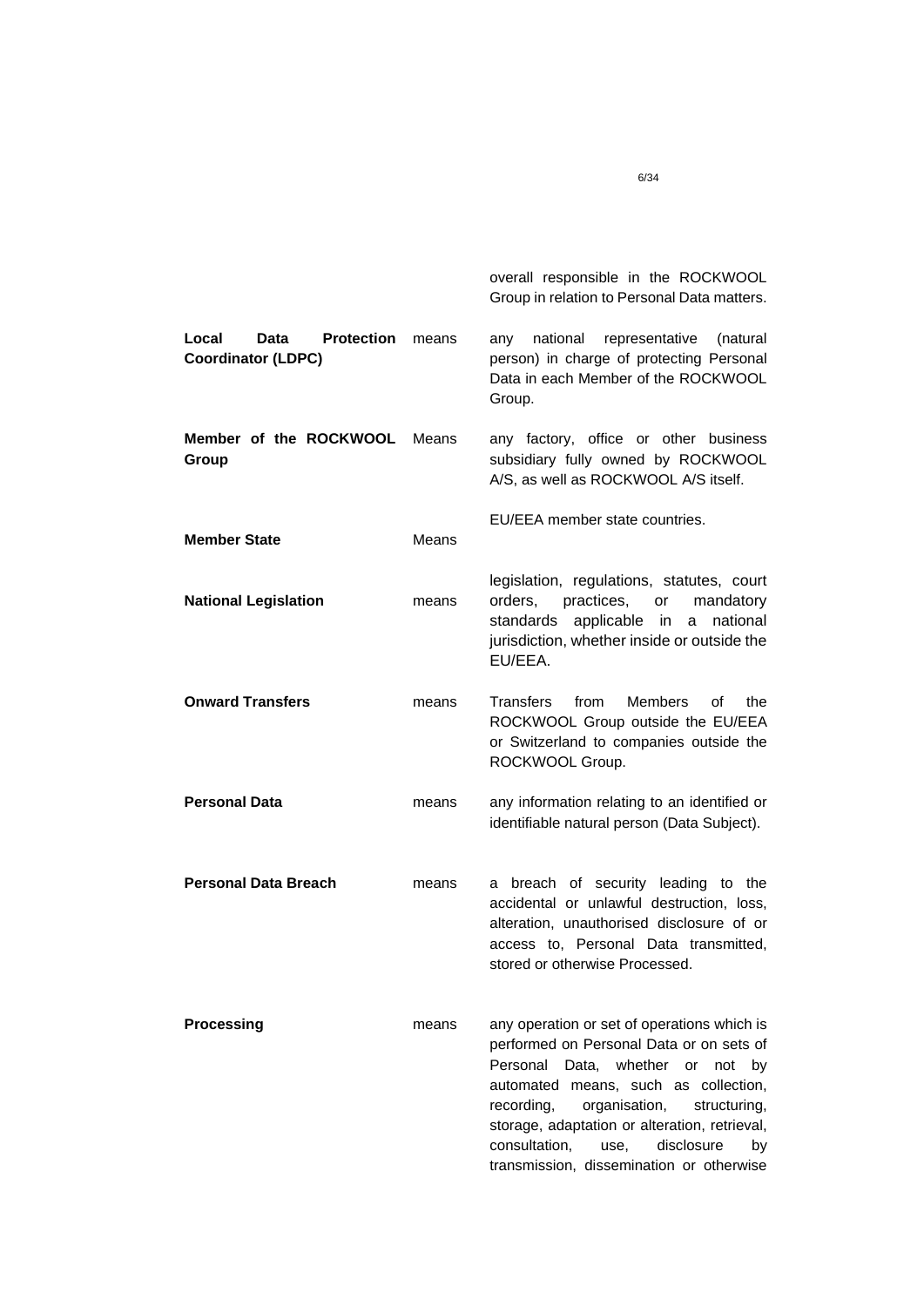making available, alignment or combination, restriction, erasure or destruction.

**Recipient Regulation** means means a natural or legal person, public authority, agency or another body, to which the personal data are disclosed, whether a third party or not. However, public authorities which may receive personal data in the framework of a particular inquiry in accordance with Union or Member State law shall not be regarded as recipients. the EU Regulation 2016/679 on the protection of natural persons with regard to the processing of personal data and on the free movement of such data, and repealing Directive 95/46/EC (General Data Protection Regulation). **Sensitive Personal (Special Categories of Personal Data) Supervisory Authority (SA)** Data means means Personal Data revealing racial or ethnic origin, political opinions, religious or philosophical beliefs, or trade-union membership, and the Processing of genetic data, biometric data for the purpose of uniquely identifying a natural person, Personal Data concerning health or data concerning a natural person's sex life or sexual orientation. an independent public authority which is established by a Member State pursuant to Article 51 of the Regulation to be responsible for monitoring the application of the Regulation, in order to protect fundamental rights and freedoms of natural persons in relation to Processing and to facilitate the free flow of Personal Data. Can be mentioned as the Data Protection Authority/Agency. **The ROCKWOOL Group** means ROCKWOOL A/S and its subsidiaries. **Third Party means** any natural or legal person, public authority, agency or body other than the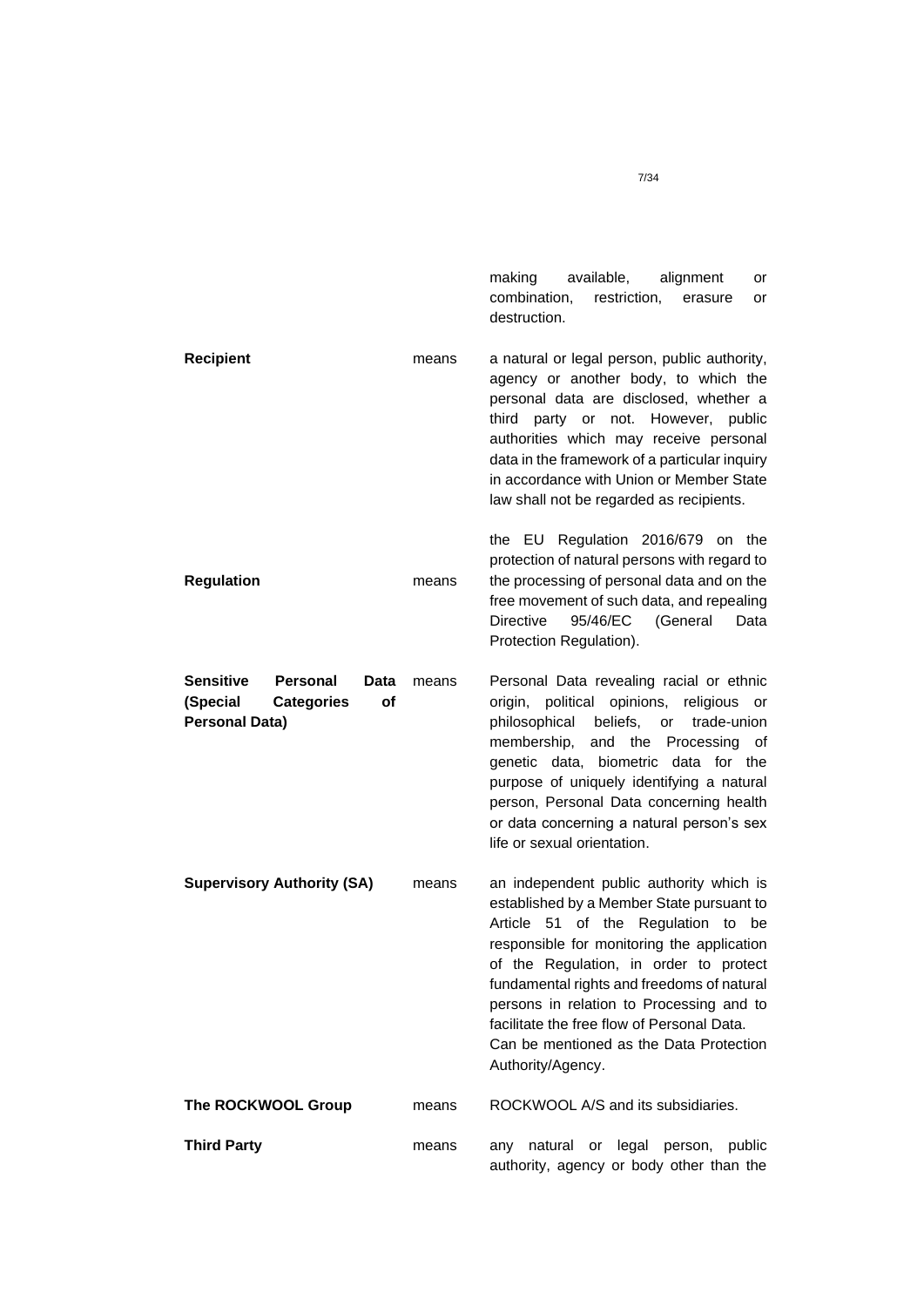|                 |       | Data Subject, Controller, Processor and<br>persons who, under the direct authority of<br>the Controller or Processor, are authorised<br>to process personal data. |
|-----------------|-------|-------------------------------------------------------------------------------------------------------------------------------------------------------------------|
| Third Countries | means | countries outside the EU/EEA.                                                                                                                                     |

## <span id="page-7-0"></span>**4. Purpose limitation**

# 4.1 Description of purpose

Personal Data will only be collected, transferred and otherwise processed for specific, explicit and legitimate purposes, cf. above, and will not be further processed in a way incompatible with such purposes.

Special Categories of Personal Data (Sensitive Personal Data) will be provided with additional safeguards in accordance with the Regulation.

The purposes for which the Personal Data is processed and transferred are to facilitate access to the human resource databases in an effective and appropriate manner for relevant employees of the Members of the ROCKWOOL Group, and to further develop the competences of the ROCKWOOL Group employees, to facilitate reporting to the ROCKWOOL Whistleblower-system and strengthen the position of the ROCKWOOL Group, including having a comprehensive international CRM system, cf. also section 2.4.2.

# <span id="page-7-1"></span>**5. Data quality and proportionality**

In accordance with the Regulation and in order to provide the Data Subjects with an equivalent and suitable level of Personal Data protection, the Members of the ROCKWOOL Group undertake to ensure that:

- Personal Data is processed lawfully, fairly and in a transparent manner in relation to the Data Subject;
- The Personal Data subject to Processing will be adequate, relevant and limited to what is necessary in relation to the purposes for which it is processed;
- Personal Data is accurate and, where necessary, kept up to date and every reasonable step must be taken to ensure that inaccurate or incomplete Personal Data, having regard to the purposes for which it is processed, will be rectified, supplemented, or erased without delay;
- Personal Data is kept in a form which permits identification of the Data Subjects for no longer than is necessary for the purposes for which the Personal Data is processed;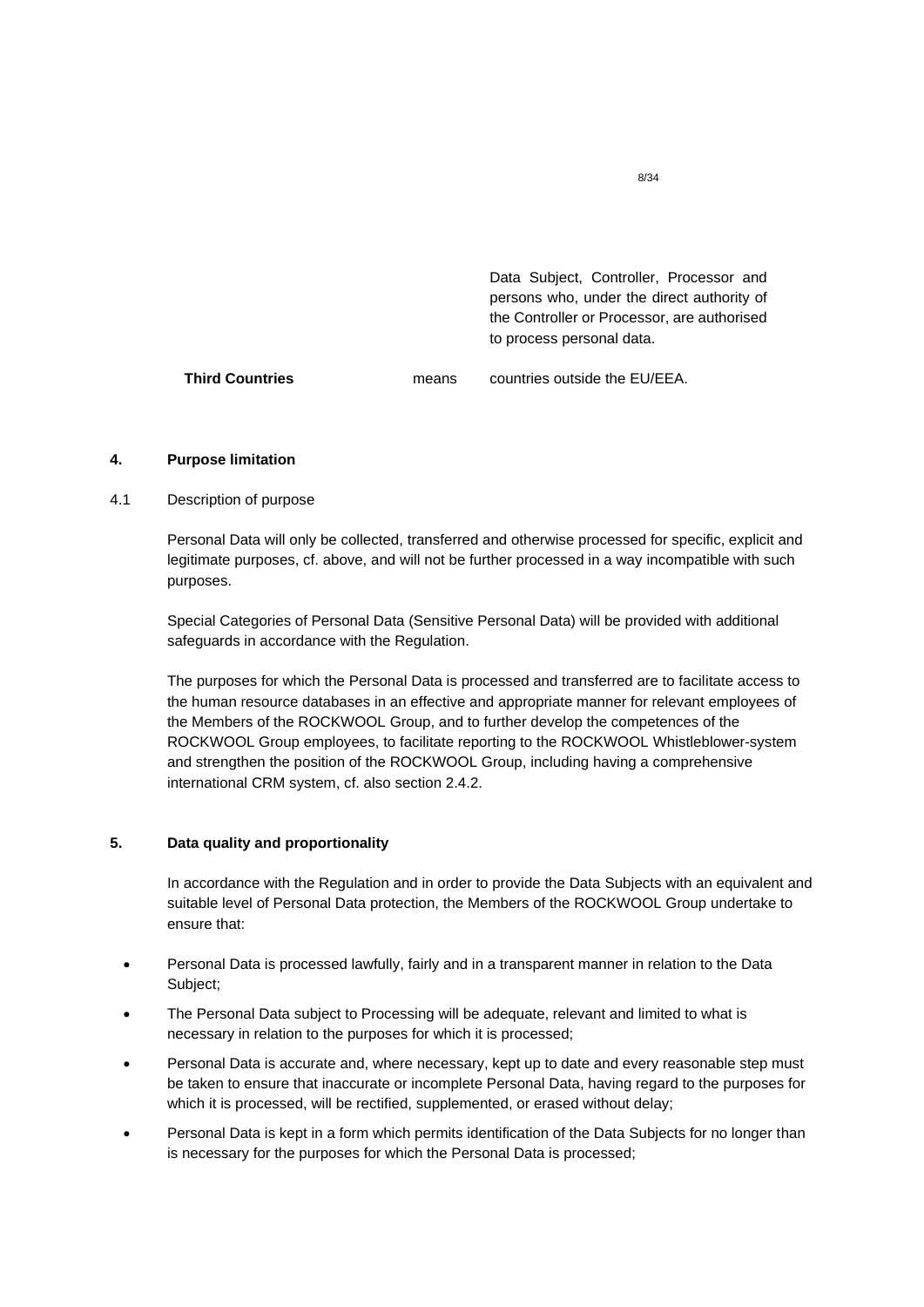• Personal Data is processed in a manner that ensures appropriate security of the Personal Data, including protection against unauthorised or unlawful Processing and against accidental loss, destruction or damage, using appropriate technical or organisational measures.

## <span id="page-8-0"></span>**6. Legal basis for Processing Personal Data**

6.1 Description of the legal basis for Processing of Personal Data

Processing of Personal Data will be based on the following legal grounds:

- The Data Subject has given Consent to the Processing of his or her Personal Data for one or more specific purposes; or
- The Processing is necessary for the performance of a contract to which the Data Subject is party or in order to take steps at the request of the Data Subject prior to entering into a contract; or
- The Processing is necessary for compliance with a legal obligation to which the Data Controller is subject; or
- The Processing is necessary in order to protect the vital interests of the Data Subject or of another natural person; or
- The Processing is necessary for the purposes of the legitimate interests pursued by the Data Controller or by the Third Party, except where such interests are overridden by the interests or fundamental rights and freedoms of the Data Subject.

Whenever Processing of Personal Data is based on the Data Subject's Consent, the consent must meet the requirements set out in the Regulation, including articles 7 and 8.

## <span id="page-8-1"></span>**7. Legal basis for Processing of Special Categories of Personal Data**

7.1 Description of the legal basis for Processing of Special Categories of Personal Data

Processing of Special Categories of Personal Data are prohibited under these BCRs unless:

- the Data Subject has given explicit Consent to the Processing of the Special Categories of Personal Data for one or more specified purposes, except where Union or Member State law prohibit this; or
- the Processing is necessary for the purposes of carrying out the obligations and specific rights of the Controller or of the Data Subject in the field of employment and social security and protection law in so far it is authorised by Union or Member State law or a collective agreement pursuant to Member State law providing for appropriate safeguards for the fundamental rights and the interests of the Data Subject; or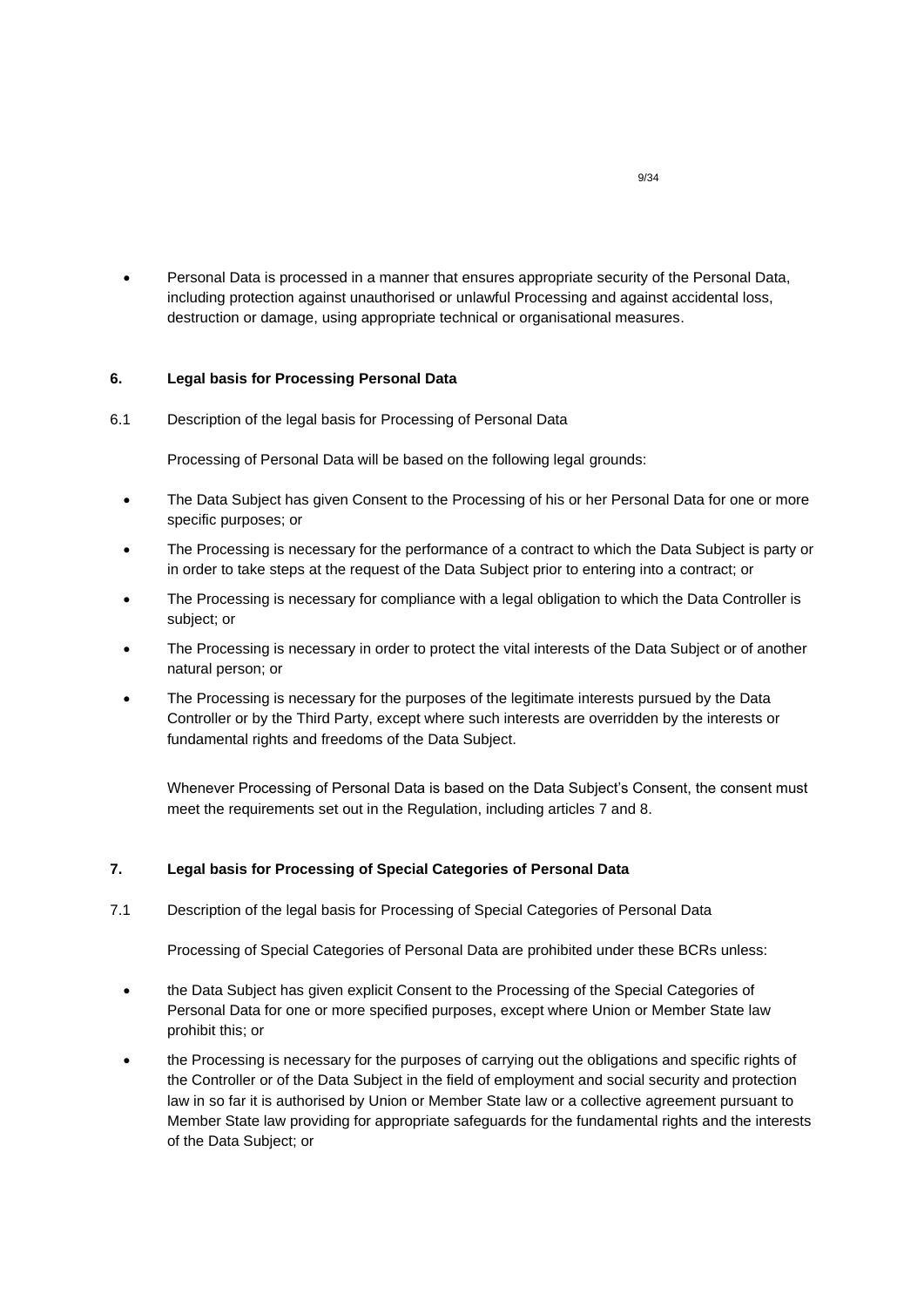- the Processing is necessary to protect the vital interests of the Data Subject or of another person where the Data Subject is physically or legally incapable of giving his or her Consent; or
- the Processing is carried out in the course of its legitimate activities with appropriate safeguards by a foundation, association or any other not-for-profit body with a political, philosophical, religious or trade union aim and on condition that the processing relates solely to the members or to former members of the body or to persons who have regular contact with it in connection with its purposes and that the personal data are not disclosed outside that body without the consent of the data subjects; or
- the Processing relates to Special Categories of Personal Data which is manifestly made public by the Data Subject; or
- the Processing of Special Categories of Personal Data is necessary for the establishment, exercise or defence of legal claims; or
- the Processing is necessary for archiving purposes in the public interest, scientific or historical research purposes or statistical purposes in accordance with the Regulation based on Union or Member State law which shall be proportionate to the aim pursued, respect the essence of the right to data protection and provide for suitable and specific measures to safeguard the fundamental rights and the interests of the data subject.

## <span id="page-9-0"></span>**8. Accountability**

Each Member of the ROCKWOOL Group acting as Data Controller shall be responsible for and able to demonstrate compliance with the BCRs in accordance with this section 8.

- 8.1 Record of processing activities
- 8.1.1 As a part of the accountability each Member of the ROCKWOOL Group acting as Data Controller will maintain a record of all categories of processing activities involving Personal Data. The record shall contain the following information:
	- the name and contact details of the Data Controller and, where applicable, the joint Controller, the Controller's representative and the GDPC;
	- the purposes of the Processing;
	- a description of the categories of Data Subjects and of the categories of Personal Data;
	- the categories of recipients to whom the Personal Data have been or will be disclosed including recipients in third countries or international organisations;
	- where applicable, transfers of Personal Data to a third country or an international organization, including the identification of that third country or international organization, and the documentation for suitable safeguards;
	- where possible the envisaged time limits for erasure of the different categories of Personal Data;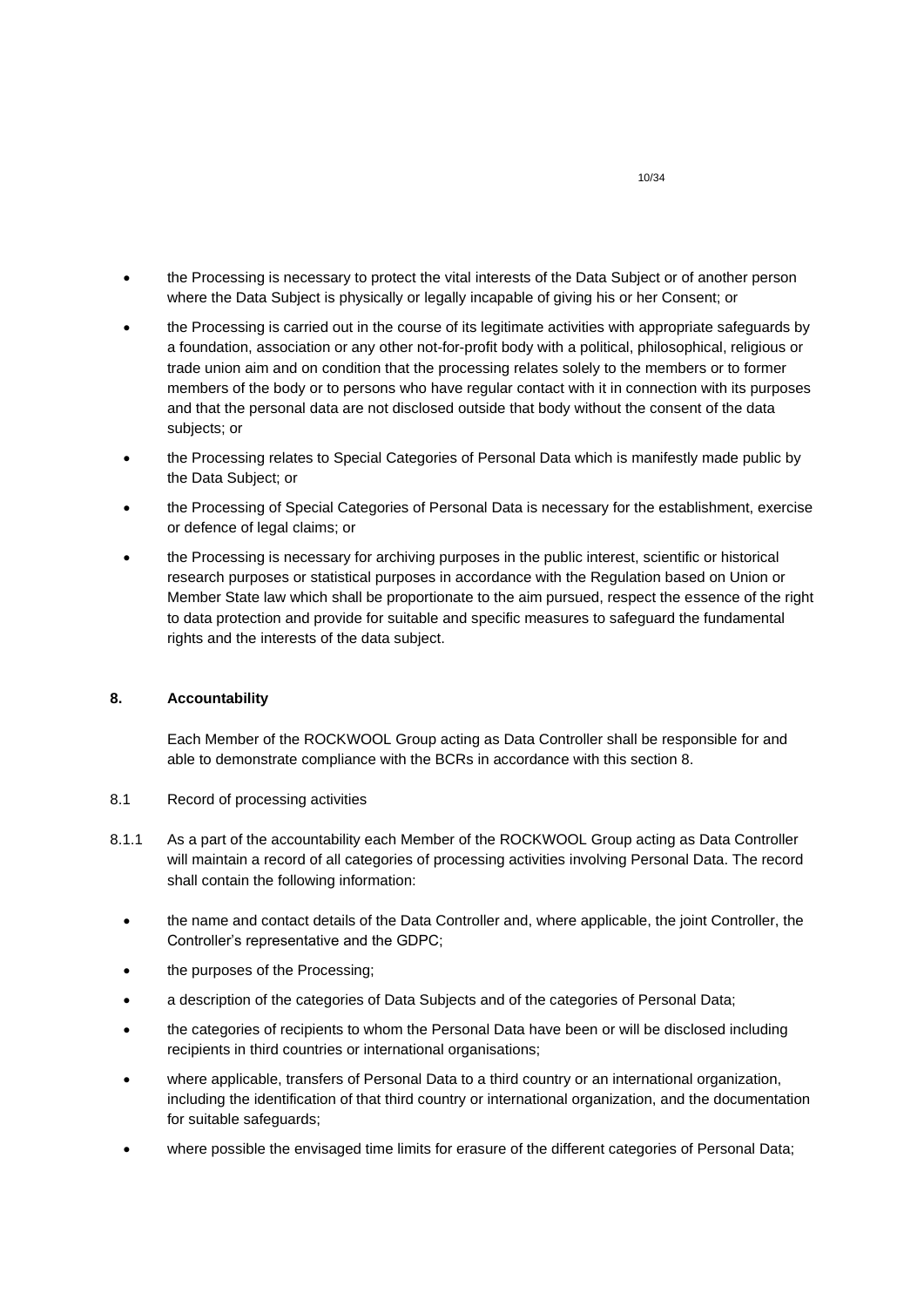- where possible, a general description of the technical and organizational security measures.
- 8.1.2 Each Member of the ROCKWOOL Group acting as Data Processor will maintain a record of all categories of processing activities involving Personal Data. The record shall contain the following information:
	- the name and contact details of the Data Processor or Data Processors and of each Data Controller on behalf of which the Data Processor is acting, and, where applicable, of the Data Controller's or the Data Processor's representative and the GDPC;
	- the categories of Processing carried out on behalf of each Data Controller;
	- where applicable, transfers of Personal Data to a third country or an international organization and, in the case of transfers based on suitable safeguards as set out in the second subparagraph of Article 49 (1) of the Regulation, the documentation of suitable safeguards;
	- where possible, a general description of the technical and organisational security measures.
- 8.1.3 The record of processing activities will be kept in electronic form and will be made available to the SA(s) upon request.
- 8.2 Data Protection Impact Assessments (DPIA)
- 8.2.1 If the Processing operations involving Personal Data are likely to result in a high risk to the rights and freedoms of natural persons, the Member of the ROCKWOOL Group acting as Data Controller shall, prior to the Processing, carry out an assessment of the impact of the envisaged processing operations on the protection of Personal Data (Data Protection Impact Assessment). The Data Protection Impact Assessment shall in particular be required in case of:
	- A systematic and extensive evaluation of personal aspects relating to natural persons which is based on automated processing, including profiling, and on which decisions are based that produce legal effects concerning the natural person or similarly significantly affect the natural person;
	- Processing on a large scale of Special Categories of Personal Data, or of Personal Data relating to criminal convictions and offences;
	- A systematic monitoring of a publicly accessible area on a large scale; or
	- Other processing operations which are covered by the lists established by the SAs pursuant to Article 35(4) of the Regulation.
- 8.2.2 The Data Protection Impact Assessment will at least contain the following:
	- A systematic description of the envisaged processing operations and the purposes of the processing, including, where applicable, the legitimate interest pursued by the Data Controller;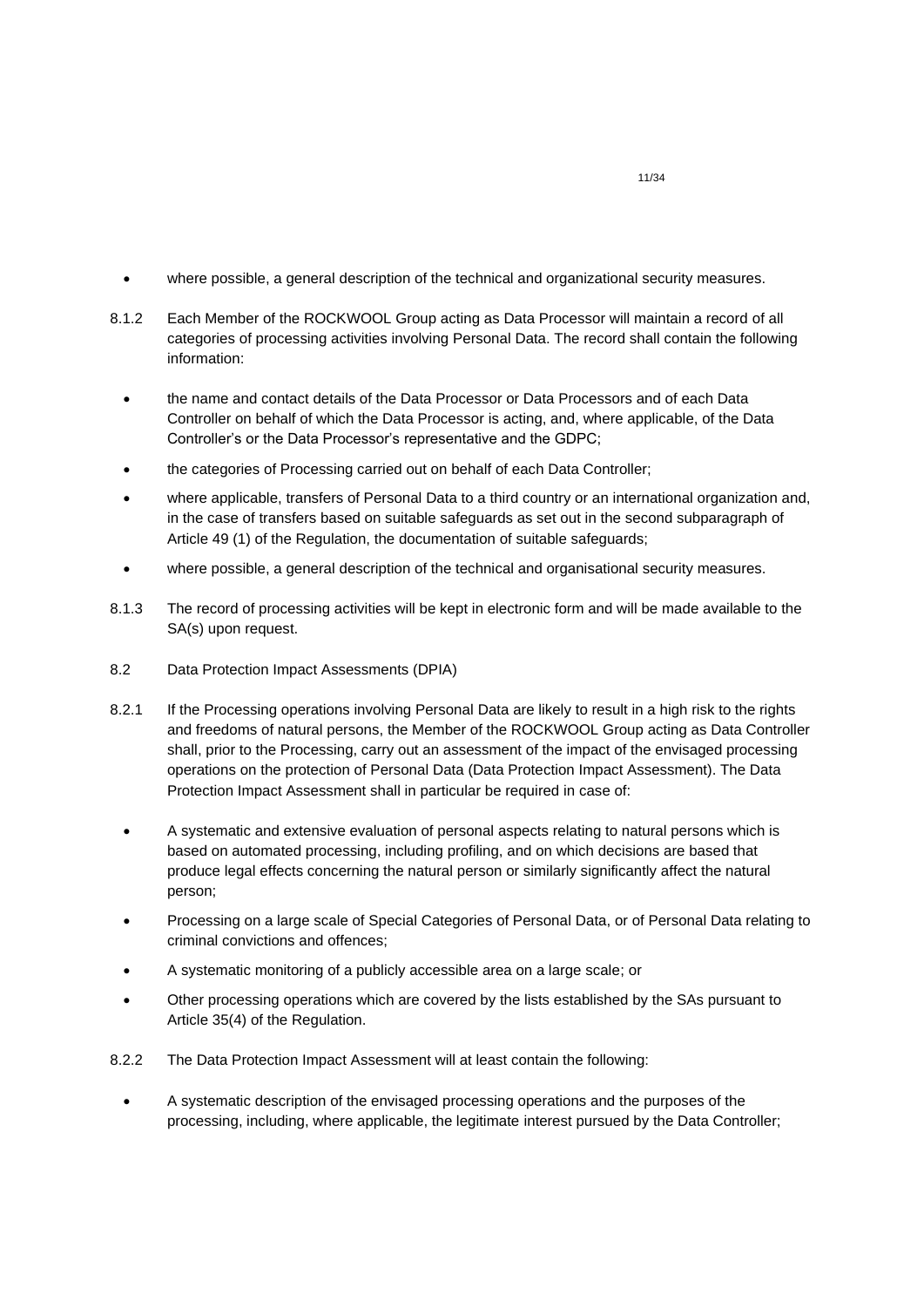- An assessment of the necessity and proportionality of the processing operations in relation to the purposes;
- An assessment of the risks to the rights and freedoms of Data Subjects; and
- The measures envisaged to address the risks, including safeguards, security measures and mechanisms to ensure the protection of Personal Data and to demonstrate compliance with the Regulation and these BCRs taking into account the rights and legitimate interests of Data Subjects and other persons concerned.
- 8.2.3 If the Data Protection Impact Assessment indicates that the Processing would result in a high risk in the absence of measures taken by the Member of the ROCKWOOL Group (Controller) to mitigate the risk, the relevant SA shall be consulted prior to the Processing.

# <span id="page-11-0"></span>**9. Transparency and information right**

9.1 Commitment of these BCRs' availability to Data Subjects

In order to ensure transparency, the relevant employees of the ROCKWOOL Group, applicants who are not offered a job in a ROCKWOOL entity, customers and suppliers, and other persons associated with the ROCKWOOL Group are informed of these BCRs. The ROCKWOOL Group will take all suitable steps to make the BCRs, including relevant appendices, readily available to such persons.

Steps for making these BCRs available to employees of the ROCKWOOL Group will include uploading of these BCRs to the ROCKWOOL Group's corporate intranet site. The availability on the intranet site may be accompanied by any steps, any Member of the ROCKWOOL Group considers relevant to ensure that all employees of said Member receive the necessary information. Such steps may vary depending of the organization of the specific Member of the ROCKWOOL Group.

Suitable steps for the availability of these BCRs to applicants who are not offered a job in a ROCKWOOL entity, customers and suppliers, and other persons associated with the ROCKWOOL Group will be information to said applicants, customers and business relations on where to find these BCRs.

These BCRs are made publicly available, e.g. via the Privacy Statement on the internet, e.g. www.rockwool.com. Such publicly available version of these BCRs may vary from these official BCRs in its form due to the confidential nature of certain parts of the BCRs. However, the public version of the BCRs shall always include information as to the rights of the Data Subject, the Data Subject's third party beneficiary rights with regard to the processing of their Personal Data and on the means to exercise those rights, the liability clause in section 18 of these BCRs and the clauses in sections 2, 4, 5, 6, 7, 8, 9, 10, 11, 12, 14, 15, 16, 17 and 19 of these BCRs. Please refer to section 17.2 below for further information on access to the BCRs. The BCRs contain an internal complaint system to ensure fairness to the Data Subjects, cf. section 16 below.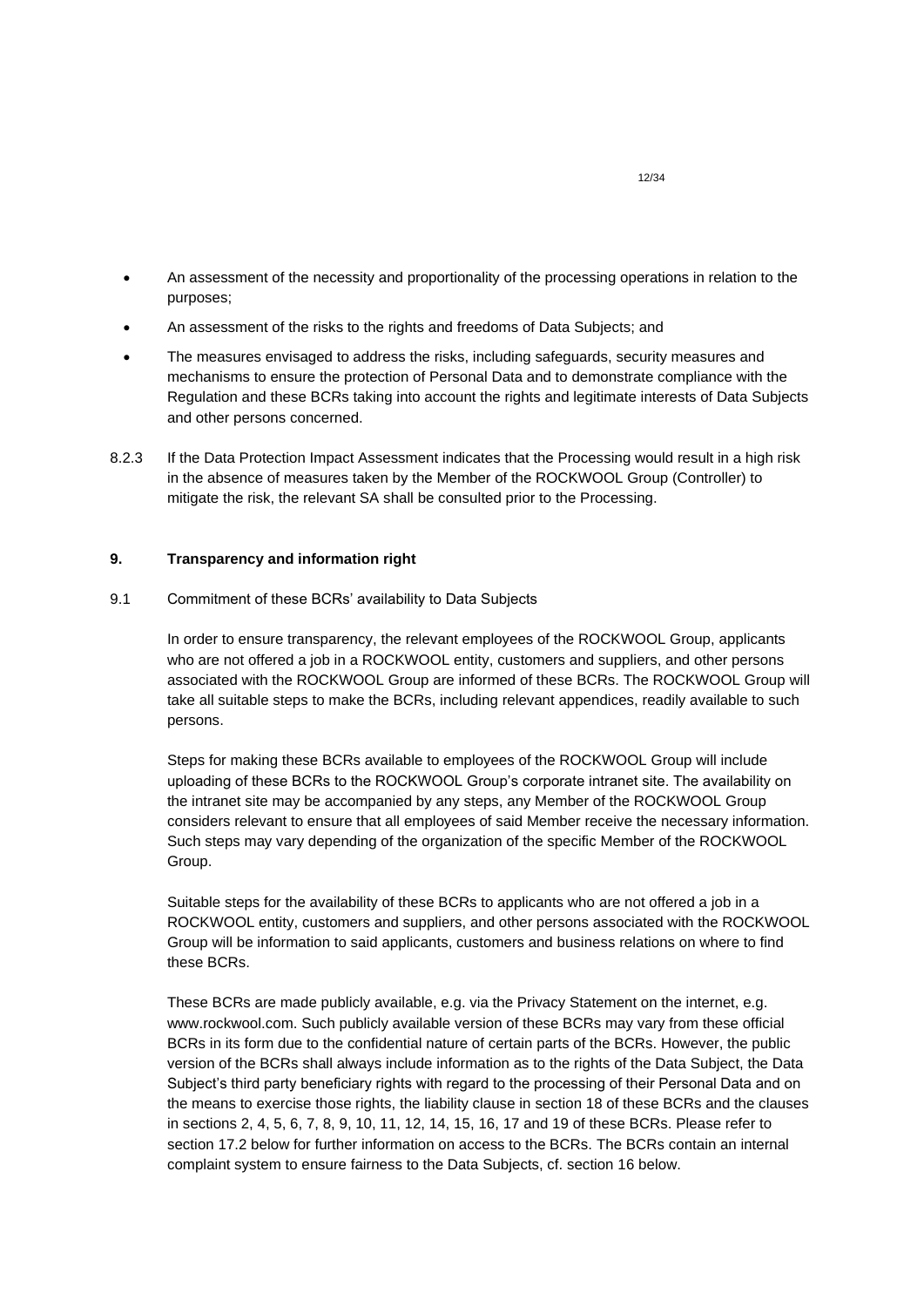- 9.2 Description of information given to Data Subjects regarding Processing
- 9.2.1 The ROCKWOOL Group will ensure that the Data Subjects are informed of the Processing of their Personal Data, and that such Data Subjects will receive the following information, at the time when personal data are obtained, according to Article 13 of the Regulation, including:
	- The identity and the contact details of the Data Controller(s) and of his representative, if any;
	- The contact details of the LDPC and/or GDPC, if any;
	- The purposes of the Processing for which the Personal Data is intended as well as the legal basis for the Processing;
	- The legitimate interests according to the fifth bullet point of section 6.1 in these BCRs pursued by the Controller or a third party, if relevant;
	- The Recipients or categories of Recipients of the Personal Data, if any:
	- Where applicable, the fact that the Controller intends to transfer Personal Data to a third country or international organisation and the existence or absence of an adequacy decision by the Commission or reference to the appropriate or suitable safeguards and the means by which to obtain a copy of them or where they have been made available, if relevant;
	- The period for which the Personal Data will be stored, or if that is not possible, the criteria used to determine that period;
	- The existence of the right to request from the Controller access to and rectification and completion or erasure of Personal Data or restriction of Processing concerning the Data Subject or to object to Processing as well as the right to data portability and the means to exercise those rights;
	- When the Processing of Personal Data or Special Categories of Personal Data is based on the Data Subject's Consent; the existence of the right to withdraw consent any time, without affecting the lawfulness if Processing is based on consent before its withdrawal;
	- The right to lodge a complaint with a SA;
	- Whether the provision of Personal Data is a statutory or contractual requirement, or a requirement necessary to enter into a contract, as well as whether the Data Subject is obliged to provide the Personal Data and of the possible consequences of failure to provide such Personal Data;
	- The existence of automated decision-making, including profiling and meaningful information about the logic involved, as well as the significance and the envisaged consequences of such Processing for the Data Subject, if relevant;
	- Where the ROCKWOOL Group intends to further process the personal data for a purpose other than that for which the personal data were collected, the ROCKWOOL Group provides the data subject prior to that further processing with information on that other purpose and with the information mentioned above.
- 9.2.2 If the Personal Data has not been obtained from the Data Subject, the Data Subject will be provided with the following additional information: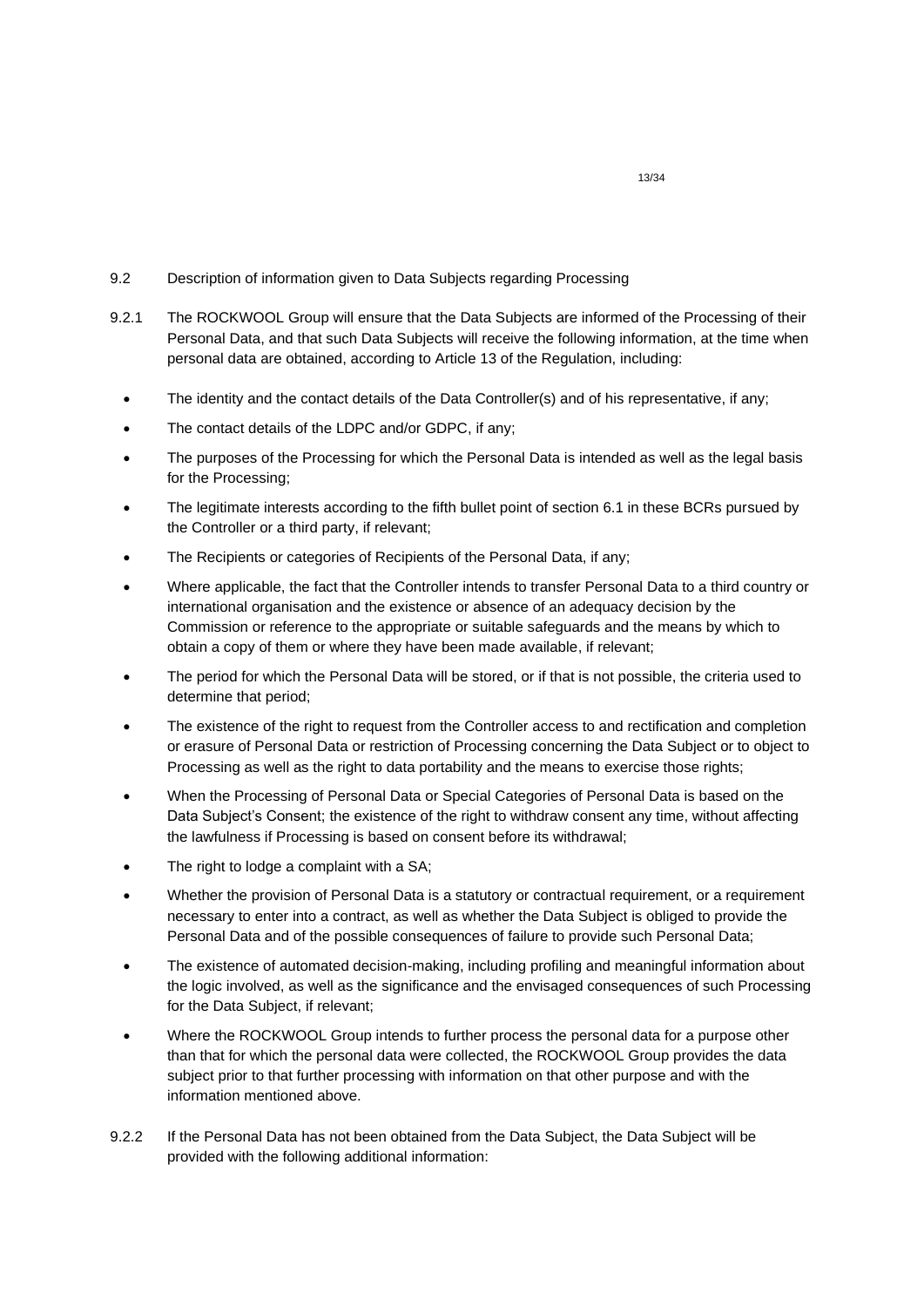- The categories of Personal Data concerned;
- From which source the Personal Data originates, and if applicable, whether it came from publicly accessible sources.
- 9.3 The information shall be provided within a reasonable period after obtaining the Personal Data, but at the latest within one month, having regard to the specific circumstances in which the personal data are processed, or if the Personal Data are to be used for communication with the Data Subject, at the latest at the time of the first communication to that data subject, or if a disclosure to another recipient is envisaged, at the latest when the personal data are first disclosed.

The obligation to inform the Data Subject does not apply if the Data Subject already has the information specified above.

In cases where the Personal Data has not been obtained from the Data Subject, the obligation to inform the Data Subject does not apply if the provision of such information proves impossible or would involve a disproportionate effort or if recording or disclosure is expressly laid down by Union or Member State law.

9.4 In addition to the above, the Data Subject will also receive information on their third party beneficiary rights with regard to the Processing of the Data Subjects' Personal Data and on the means to exercise such rights, cf. section 15, as well as information regarding liability, cf. section 16 and data protection principles, cf. section 5.

Please also refer to the provisions under section 10 below.

# <span id="page-13-0"></span>**10. Rights of the Data Subject**

- 10.1 Right of access
- 10.1.1 On request from the Data Subject, any Data Subject is entitled to information regarding whether or not the ROCKWOOL Group processes Personal Data regarding the Data Subject in question.

Any communication with Data Subjects will be provided in a concise, transparent, intelligible and easily accessible form.

- 10.1.2 If ROCKWOOL processes such Personal Data, the Data Subject in question will receive information hereof by Electronic Mail if the Data Subject has submitted a ROCKWOOL Group Electronic Mail address (work Electronic Mail address) or another external Electronic Mail address, or otherwise by ordinary mail. Such mail/E-mail will contain information in relation to:
	- The purposes of the Processing:
	- The categories of Personal Data concerned;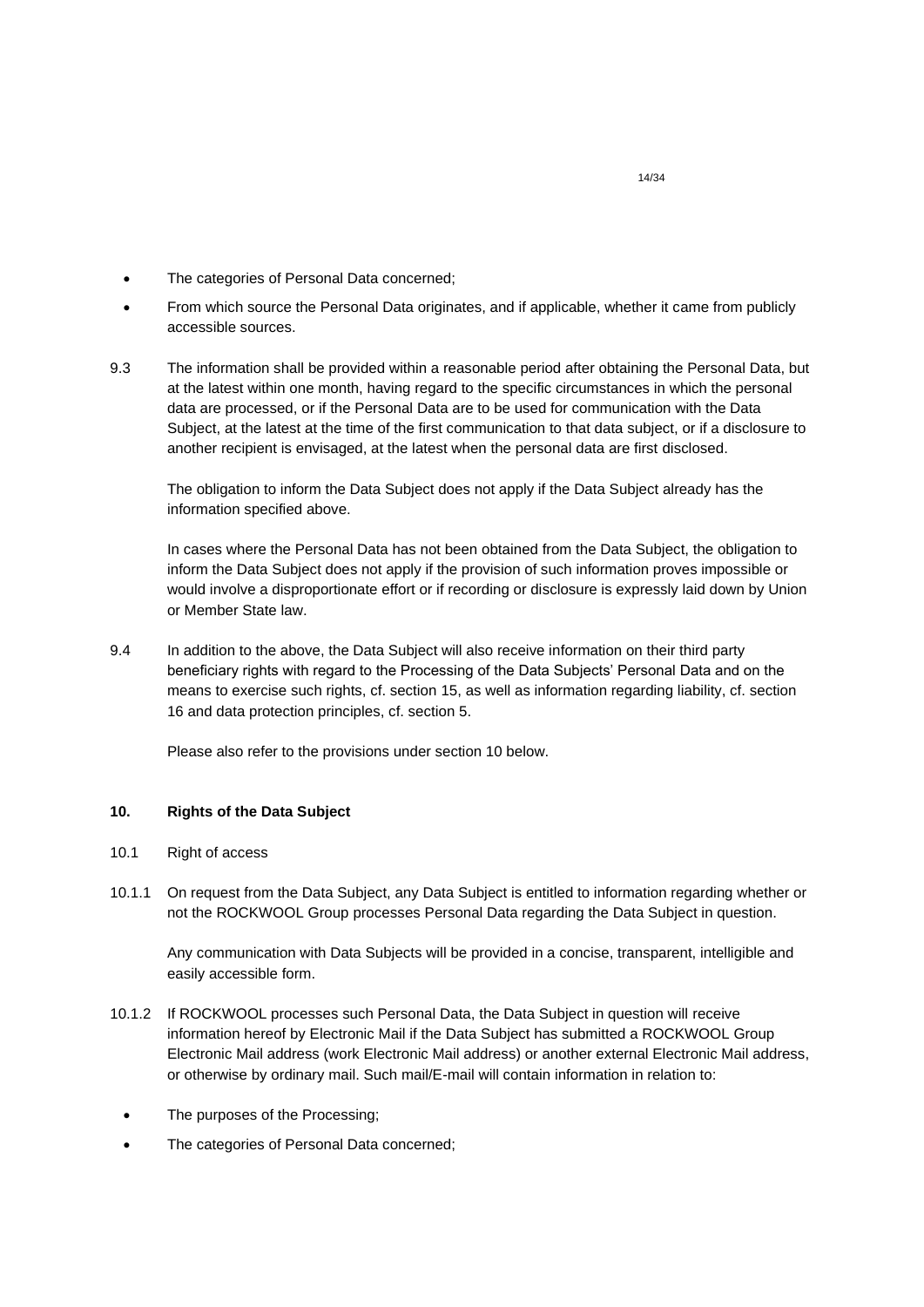- The Recipients or categories of Recipients to whom the Personal Data has been or will be disclosed, in particular Recipients in third countries or international organisations;
- Where possible, the period for which the Personal Data will be stored, or if that is not possible, the criteria used to determine that period;
- The existence of the right to request from the Data Controller rectification and completion or erasure of Personal Data or restriction of Processing concerning the Data Subject or to object to Processing as well as the right to data portability;
- The right to lodge a complaint with a SA;
- Any available information on the source of such Personal Data;
- where Personal Data is not collected from the Data Subject, any available information as to their source;
- the existence of automated decision-making, including profiling and meaningful information about the logic involved, as well as the significance and the envisaged consequences of such Processing for the Data Subject, if relevant.
- 10.1.3 Where Personal Data are transferred to a third country or to an international organisation, the Data Subject shall have the right to be informed of the appropriate safeguards pursuant to Article 46 of the Regulation relating to the transfer.
- 10.1.4 The Data Subject will be provided with one copy of the Personal Data undergoing Processing.
- 10.1.5 Any communication with Data Subjects will be provided in a concise, transparent, intelligible and easily accessible form. If the Data Subject makes the request by electronic means, and unless otherwise requested by the Data Subject, the information will be provided in a commonly used electronic form.
- 10.1.6 If a Data Subject has received the access and information mentioned above, further requests from the same Data Subject, which are manifestly unfounded or excessive, in particular because of their repetitive character, may be honoured by charging a reasonable fee taking into account the administrative costs of providing the information or communication or taking the action requested, or refused. Such decisions will be taken on a managerial level as the controller bears the burden of demonstrating the manifestly unfounded or excessive character of the request.
- 10.2 Right of rectification and completion
- 10.2.1 On request from the Data Subject, the ROCKWOOL Group will without undue delay rectify, (including by means of the Data Subject's provision of a supplementary statement) Personal Data regarding the requesting Data Subject which is inaccurate. Taking into account the purposes of the Processing, the ROCKWOOL Group will, on request from the Data Subject, complete incomplete Personal Data, including by means of the Data Subject's supplementary statement.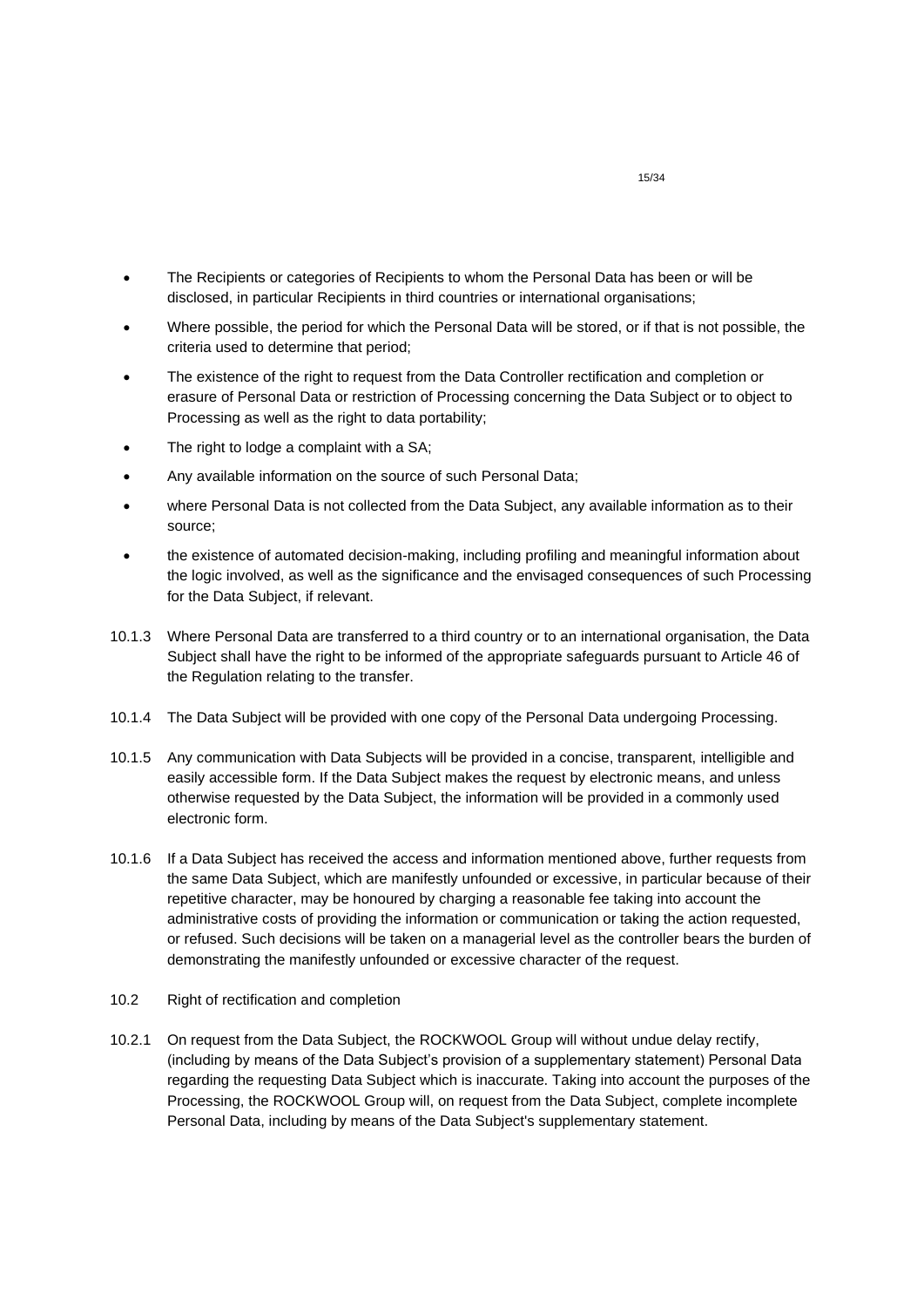10.2.2 If a request for rectification or completion is granted, the ROCKWOOL Group will inform any party who has received the now rectified or completed Personal Data from the ROCKWOOL Group of such rectification or completion, unless this proves impossible or involves a disproportionate effort. On request from the Data Subject, the ROCKWOOL Group will inform the Data Subject about such recipients.

# 10.3 Right of erasure

- 10.3.1 On request from the Data Subject, the ROCKWOOL Group will without undue delay erase Personal Data regarding the requesting Data Subject where one of the following grounds applies:
	- The Personal Data are no longer necessary in relation to the purposes for which they were collected or otherwise processed;
	- The Data Subject withdraws Consent on which the Processing is based according to section 6 or 7 above, and where no other legal ground for the Processing is available without changing the legal basis for the Processing in question;
	- The Data Subject objects to the Processing pursuant to section 10.6 below;
	- The Personal Data have been unlawfully processed;
	- The Personal Data have to be erased for compliance with a legal obligation in EU/EEA or Member State law to which the controller is subject;
	- The Personal Data have been collected in relation to the offer of information society services as referred to in Article 8(1) of the Regulation.
- 10.3.2 If Personal Data are made public by the ROCKWOOL Group, the ROCKWOOL Group, taking account of available technology and the cost of implementation, takes reasonable steps, including technical measures, to inform Controllers which are Processing the Personal Data that the Data Subject has requested the erasure by such Controllers of any links to, or copy or replication of, those Personal Data.
- 10.3.3 However, the right to erasure does not apply to the extent that Processing is necessary for inter alia:
	- Exercising the right of freedom of expression and information;
	- Compliance with a legal obligation which requires Processing by Union or Member State law to which the Data Controller is subject;
	- The establishment, exercise or defence of legal claims
	- If a request for erasure is granted, the ROCKWOOL Group will inform any party who has received the now erased Personal Data from the ROCKWOOL Group of such erasure, unless this proves impossible or involves a disproportionate effort. On request from the Data Subject, the ROCKWOOL Group will inform the Data Subject about such recipients.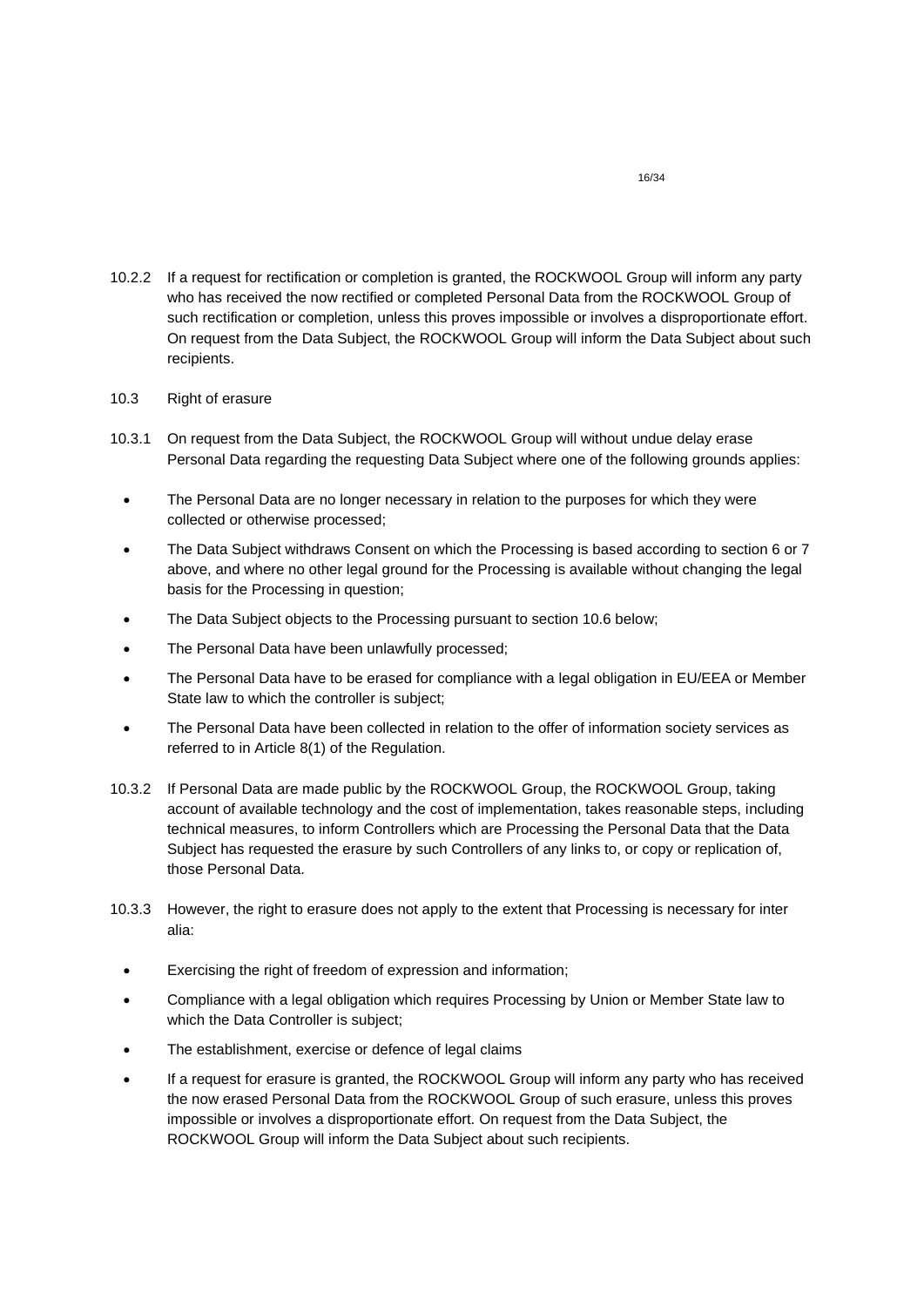- 10.4 Right to restriction of processing
- 10.4.1 On request from the Data Subject, the ROCKWOOL Group will without undue delay restrict the processing of Personal Data regarding the requesting Data Subject where one of the following applies:
	- the accuracy of the personal data is contested by the data subject, for a period enabling the controller to verify the accuracy of the personal data;
	- the processing is unlawful and the data subject opposes the erasure of the personal data and requests the restriction of their use instead;
	- the controller no longer needs the personal data for the purposes of the processing, but they are required by the data subject for the establishment, exercise or defence of legal claims;
	- the data subject has objected to processing pursuant to section 10.6 of these BCRs pending the verification whether the legitimate grounds of the controller override those of the data subject.
- 10.4.2 Restricted Personal Data will, with the exception of storage, only be processed with the Data Subject's Consent or for the establishment, exercise or defence of legal claims or for the protection of the rights of another natural or legal person. Data Subjects will be informed by the ROCKWOOL Group before the restriction of Processing is lifted.
- 10.4.3 If a request for restriction is granted, the ROCKWOOL Group will inform any party who has received the now restricted Personal Data from the ROCKWOOL Group of such restriction, unless this proves impossible or involves a disproportionate effort. On request from the Data Subject, the ROCKWOOL Group will inform the Data Subject about such recipients.
- 10.5 Right of data portability
- 10.5.1 On request from the Data Subject, and not adversely affecting the rights and freedoms of others, the Members of the ROCKWOOL Group will provide the Data Subject with the Personal Data which the Data Subject has provided to the Member of the ROCKWOOL Group in a structured, commonly used and machine-readable format and will transmit those data to another Data Controller provided that the Processing of Personal Data is based on the Data Subject's Consent or on a contract and the Processing is carried out by automated means.
- 10.5.2 Where technically feasible, this includes the right to have the Personal Data transmitted directly from one Member of the ROCKWOOL Group to another Data Controller.
- 10.6 Right to object
- 10.6.1 The Data Subject has the right to object, on grounds relating to his or her particular situation, at any time to the Processing of Personal Data concerning him or her which is based on legitimate interests according to the fifth bullet point in section 6.1 of these BCRs, including profiling based on those provisions. The Data Controller shall no longer process the Personal Data unless the Data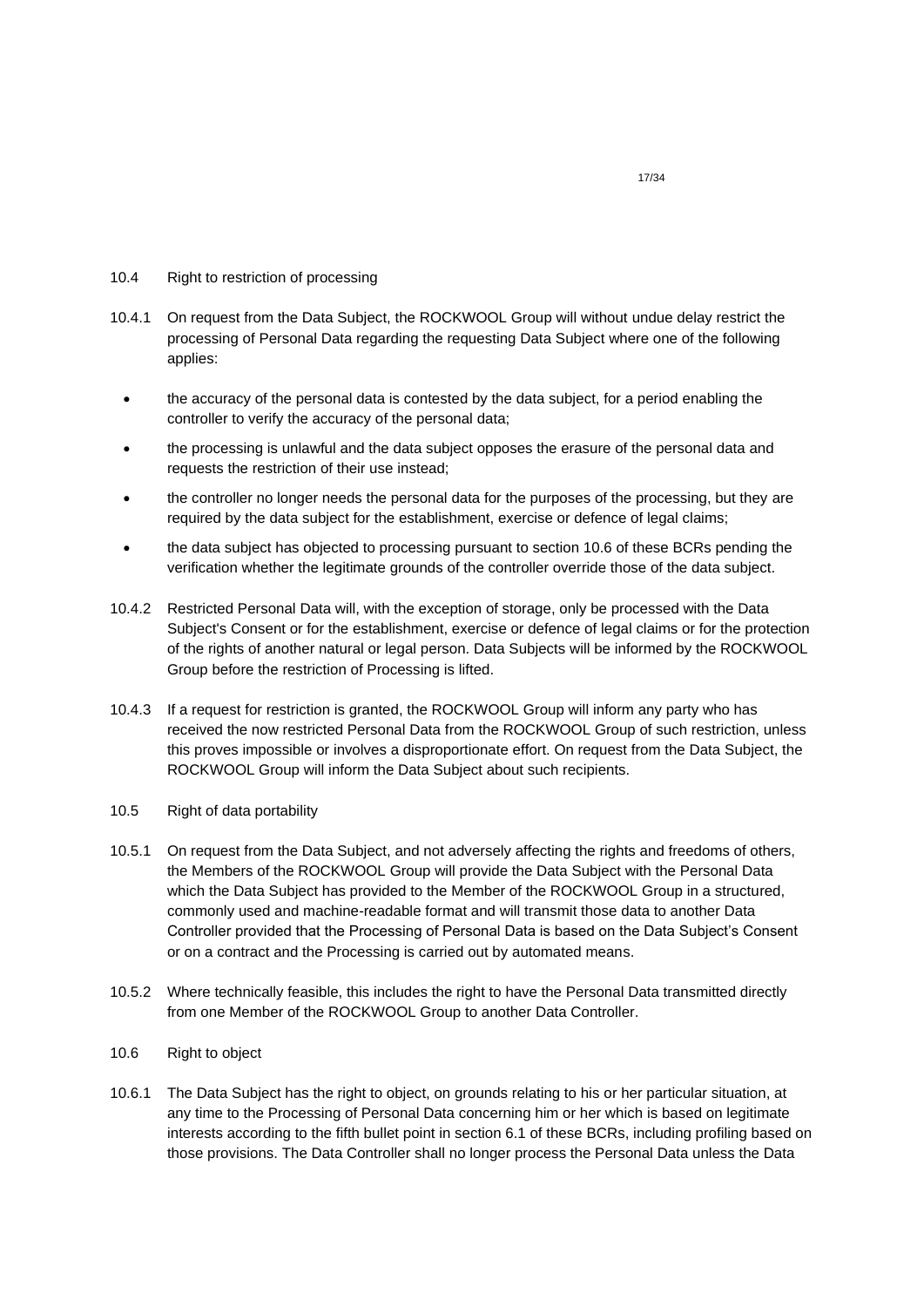Controller demonstrates compelling legitimate grounds for the Processing which override the interests, rights and freedoms of the Data Subject or for the establishment, exercise or defense of legal claims.

- 10.6.2 Where Personal Data are processed for direct marketing purposes, the Data Subject shall have the right to object at any time to processing of Personal Data concerning him or her for such marketing, which includes profiling to the extent that it is related to such direct marketing. Where the Data Subject objects to processing for direct marketing purposes, the Personal Data shall no longer be processed for such purposes.
- 10.6.3 The objection will be considered in accordance with the ROCKWOOL Group's internal complaint mechanism, cf. section 14.
- 10.7 Right to withdraw consent
- 10.7.1 Where the Processing of Personal Data is based on the Data Subject's consent, the Data Subject has a right to withdraw the consent at any time. The withdrawal of consent does not affect the lawfulness of Processing based on consent before its withdrawal. It shall be as easy to withdraw the consent as to give it.
- 10.7.2 If the Data Subject withdraws his/her consent, the Data Controller deletes the Personal Data which is Processed on the basis of the Data Subject's consent.
- 10.8 Information in relation to requests
- 10.8.1 Any request in relation to the Data Subject's rights as described in this section 10, is to be forwarded to (written communication as Electronic Mail or ordinary mail recommended):

ROCKWOOL A/S Hovedgaden 584 DK-2640 Hedehusene Att. Group Legal Affairs [dataprotection@rockwool.com](mailto:dataprotection@rockwool.com) or to the LDPC in the Member of the ROCKWOOL Group in which the Data Subject is an employee or has relations to.

- 10.8.2 The request should clearly identify the Data Subject and should preferably state a mailing address, a ROCKWOOL Group work Electronic Mail address or another external Electronic Mail address, or a telephone number through which it is possible for the ROCKWOOL Group to contact the Data Subject.
- 10.8.3 If the request relates to rectification and completion, erasure or restriction, the request should as accurately as possible state which Personal Data it concerns and in which manner such Personal Data in the opinion of the Data Subject is incorrect, misleading or processed against these BCRs, when applicable.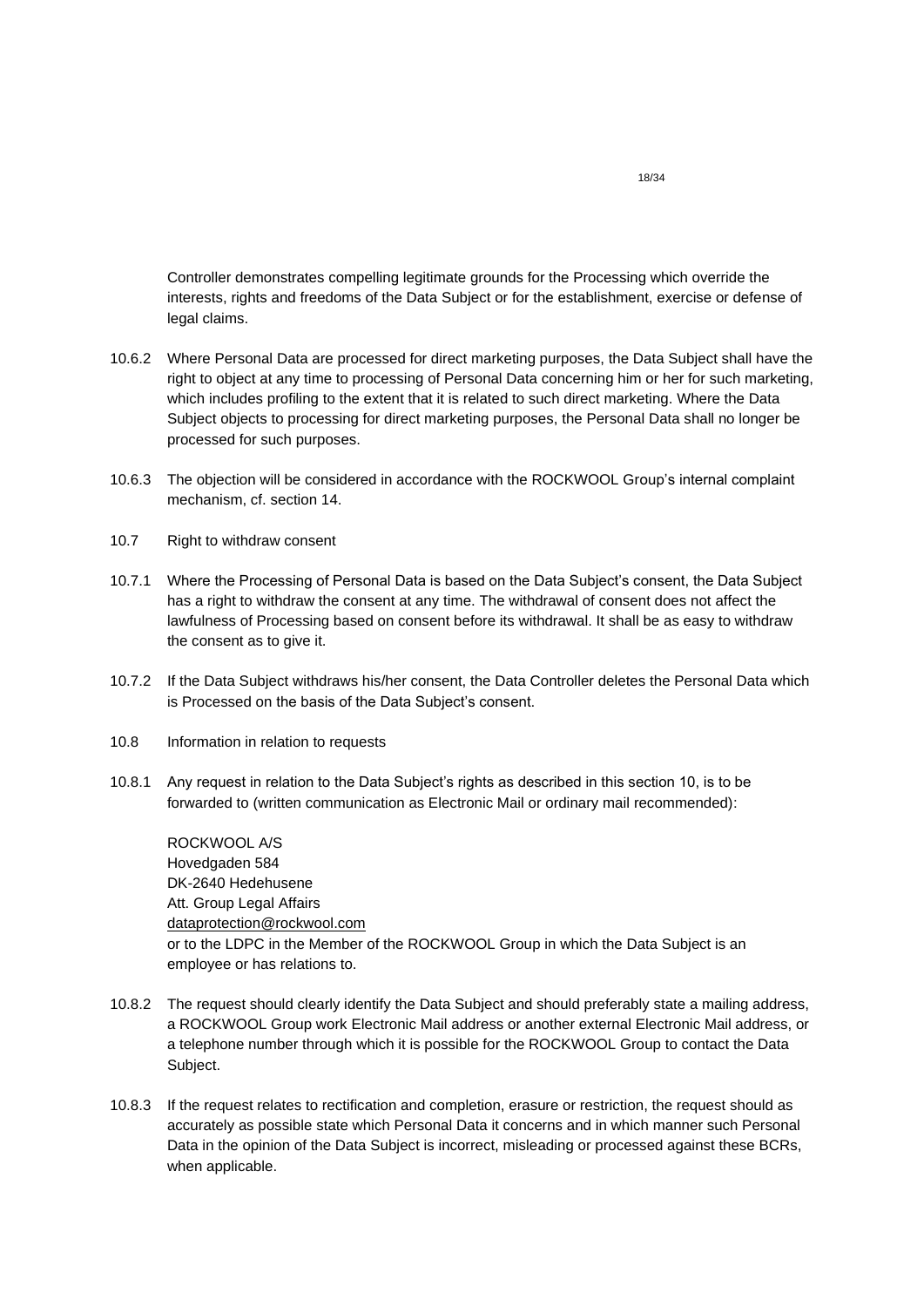10.8.4 Any request under these BCRs from a Data Subject will be processed and replied to without undue delay and in any event within 1 month from receipt of the request. If it is not possible to make a decision within one month taking into account the complexity and number of requests, the Data Subject should be informed of the grounds for this and of the time (not exceeding 3 months from receipt) at which the decision can be expected to be provided.

# <span id="page-18-0"></span>**11. Automated decisions**

The ROCKWOOL Group may use automated decision making based on the Personal Data of the Data Subject.

Data Subjects holds the right not to be subject to a decision based solely on automated processing, including profiling, which produces legal effects concerning him or her or similarly significantly affects him or her, unless the decision is:

- necessary for entering into, or performance of a contract between the Data Subject and a Data Controller;
- authorised by Union or Member State law to which a Member of the ROCKWOOL Group is subject, and which also lays down suitable measures to safeguard the Data Subject's rights and freedoms and legitimate interests; or
- based on the Data Subject's explicit Consent
- In case Members of the ROCKWOOL Group use automated decision making in order to entering into, or performance of a contract between the Data Subject and a Data Controller or the decision is based on the Data Subject's explicit Consent as described above, the responsible ROCKWOOL Group Member (the Data Controller) will implement suitable measures to safeguard the Data Subject's rights and freedoms and legitimate interests, at least the right to obtain human intervention on the part of the Data Controller, to express his or her point of view and to contest the decision, are implemented.
- Special Categories of Personal Data will in no event be subject to automated decision making unless the Data Subject has provided his/her explicit Consent or the processing is necessary for reasons of substantial public interest, on the basis of applicable law (which cannot go beyond the processing authorised by EU/EEA or Member State law) and suitable measures to safeguard the data subjects' rights, freedoms and legitimate interests are in place.
- Information on logic involved in an automated decision
- Any relevant Data Subject may request information on the logic involved in an automated decision based on the Personal Data of the Data Subject with the GDPC, cf. section 10.8.

# <span id="page-18-1"></span>**12. Security and confidentiality**

12.1 General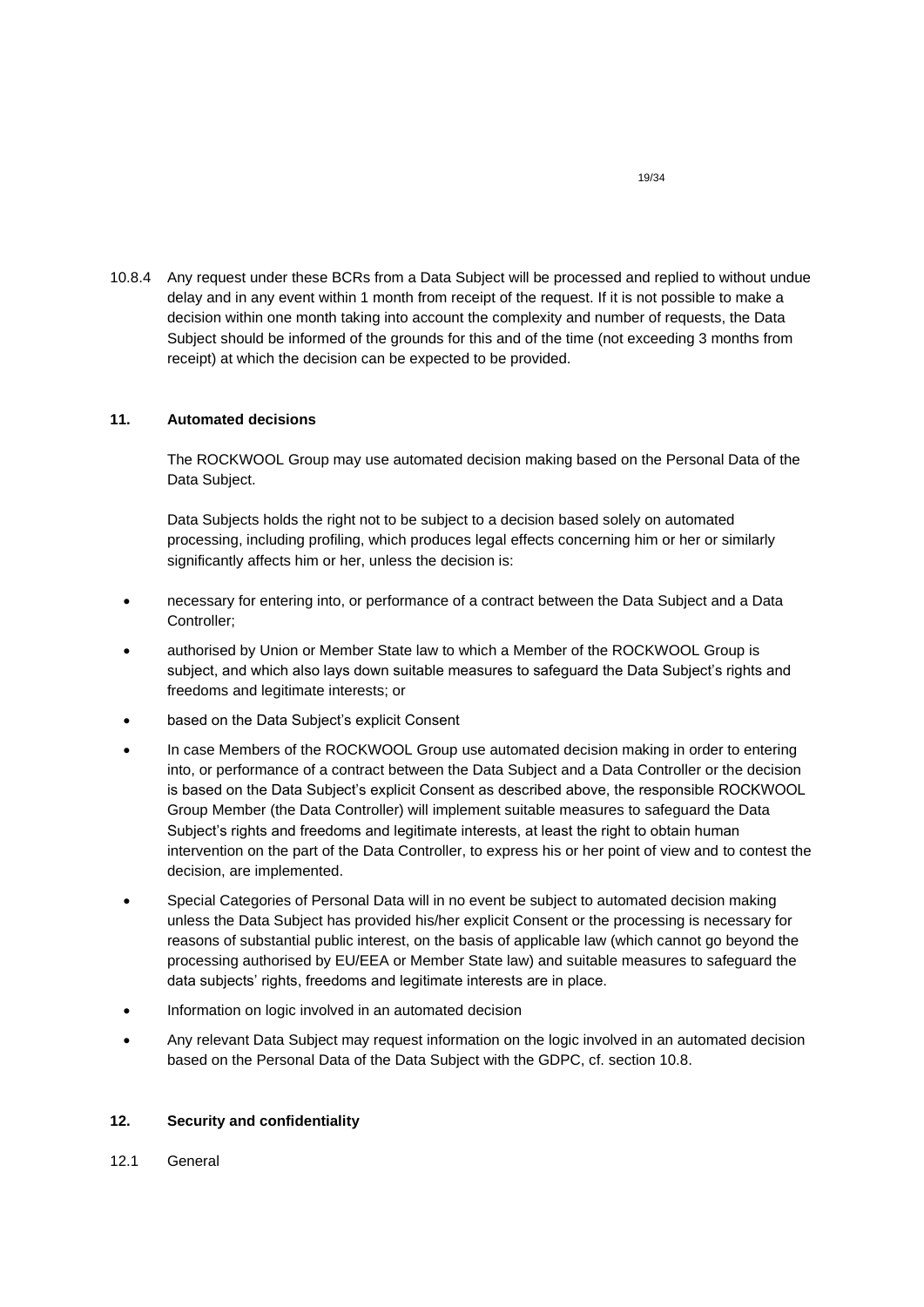Taking into account the state of the art, the costs of implementation and the nature, scope, context and purposes of Processing as well as the risk of varying likelihood and severity for the rights and freedoms of natural persons, the ROCKWOOL Group has implemented appropriate technical and organisational measures to ensure a level of security appropriate to the risks represented by the Processing. Following the evaluation of the risk the ROCKWOOL Group has taken measures to protect Personal Data against accidental or unlawful destruction or accidental loss, alteration, unauthorised disclosure or access, in particular where the Processing involves the transmission of Personal Data over a network, and against all other unlawful forms of Processing.

In addition, the ROCKWOOL Group has implemented adequate procedures to ensure that the principles regarding data protection by design and data protection by default are adhered to.

# 12.2 Physical security

The ROCKWOOL Group has implemented physical and environmental protection of IT rooms, computer hardware and computer media used for Personal Data to ensure the continuity of Processing or to avoid the loss of, or deterioration of Personal Data due to fire, water damage or other natural disasters. Furthermore, the ROCKWOOL Group protects its networks against cyberattacks by the use of firewalls, anti-malware software and the like.

## 12.3 Logical and organizational security

Through the use of security devices and the administration of access rights, the ROCKWOOL Group provides logical protection of Processing of Personal Data and thereby preventing unauthorised persons from accessing such Personal Data, and securing the integrity, availability and confidentiality of the Personal Data. This includes a separation of functions between different types of employees and organization levels.

Personal Data transmitted outside the secure internal networks of the ROCKWOOL Group is always protected through the use of security measures, such as VPN tunnels or the like and only in accordance with the instructions of the Member of the ROCKWOOL Group being Data Controller.

The ROCKWOOL Group ensures that changes to the IT systems are managed in order to ensure continuity, integrity, confidentiality and security of the Processing of Personal Data.

## 12.4 Special security measures in relation to Special Categories of Personal Data

The ROCKWOOL Group has implemented enhanced security measures in relation to Processing of Special Categories of Personal Data, e.g. more frequent review of the logging of access to and processing of Special Categories of Personal Data.

## 12.5 Audits

The ROCKWOOL Group Audit conducts annual security audits as well as ad hoc audits in relation to the IT systems of the ROCKWOOL Group.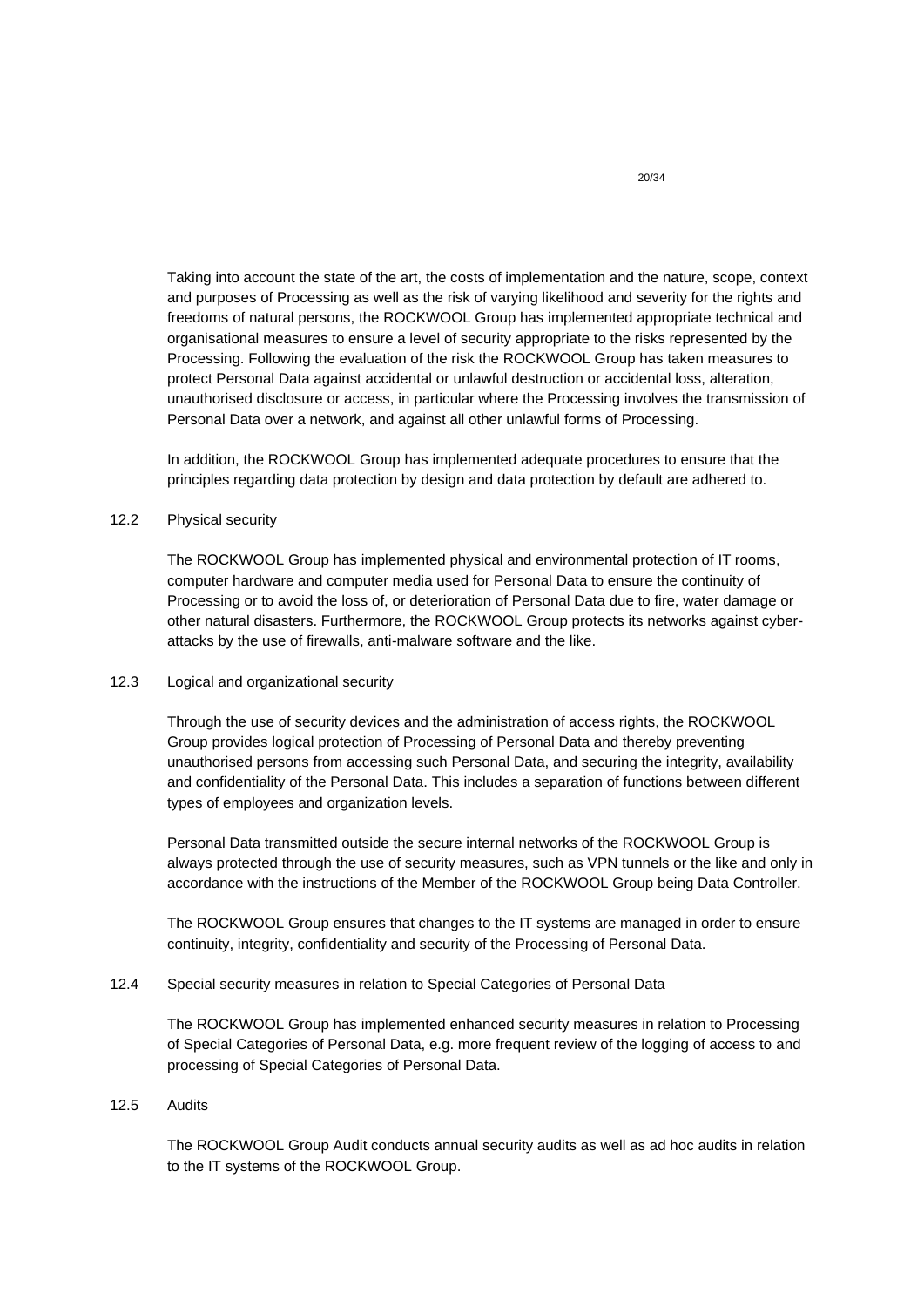## 12.6 Personal Data Breach

Any Member of the ROCKWOOL Group will notify, without undue delay, ROCKWOOL A/S and the GDPC of Personal Data Breaches.

The ROCKWOOL Group will without undue delay and where feasible within 72 hours after having become aware of it, notify the relevant SA(s) of any Personal Data Breach unless the Personal Data Breach is unlikely to result in a risk to the rights and freedoms of natural persons.

The notification to the SA(s) shall at least contain the following:

- a description of the nature of the Personal Data Breach including where possible, the categories and approximate number of Data Subjects concerned and the categories and approximate number of Personal Data records concerned;
- information of the name and contact details of the GDPC or other contact point where more information can be obtained;
- a description of the likely consequences of the Personal Data Breach;
- a description of the measures taken or proposed to be taken by the Controller to address the Personal Data Breach, including, where appropriate, measures to mitigate its possible adverse effects.

If the Personal Data Breach is likely to result in a high risk to the rights and freedoms of the Data Subjects or if requested by the SA(s), the ROCKWOOL Group will also communicate the Personal Data Breach to the Data Subjects without undue delay unless any of the following conditions are met:

- the Data Controller has implemented appropriate technical and organisational protection measures, and those measures were applied to the Personal Data affected by the Personal Data Breach, in particular those that render the Personal Data unintelligible to any person who is not authorised to access it, such as encryption;
- the Controller has taken subsequent measures which ensure that the high risk to the rights and freedoms of Data Subjects is no longer likely to materialise;
- it would involve disproportionate effort. In such a case, there shall instead be a public communication or similar measure whereby the Data Subjects are informed in an equally effective manner.

The communication to the Data Subjects will in clear and plain language describe the nature of the Personal Data Breach and contain at least the following information:

• the name and contact details of the GDPC or other contact point where more information can be obtained;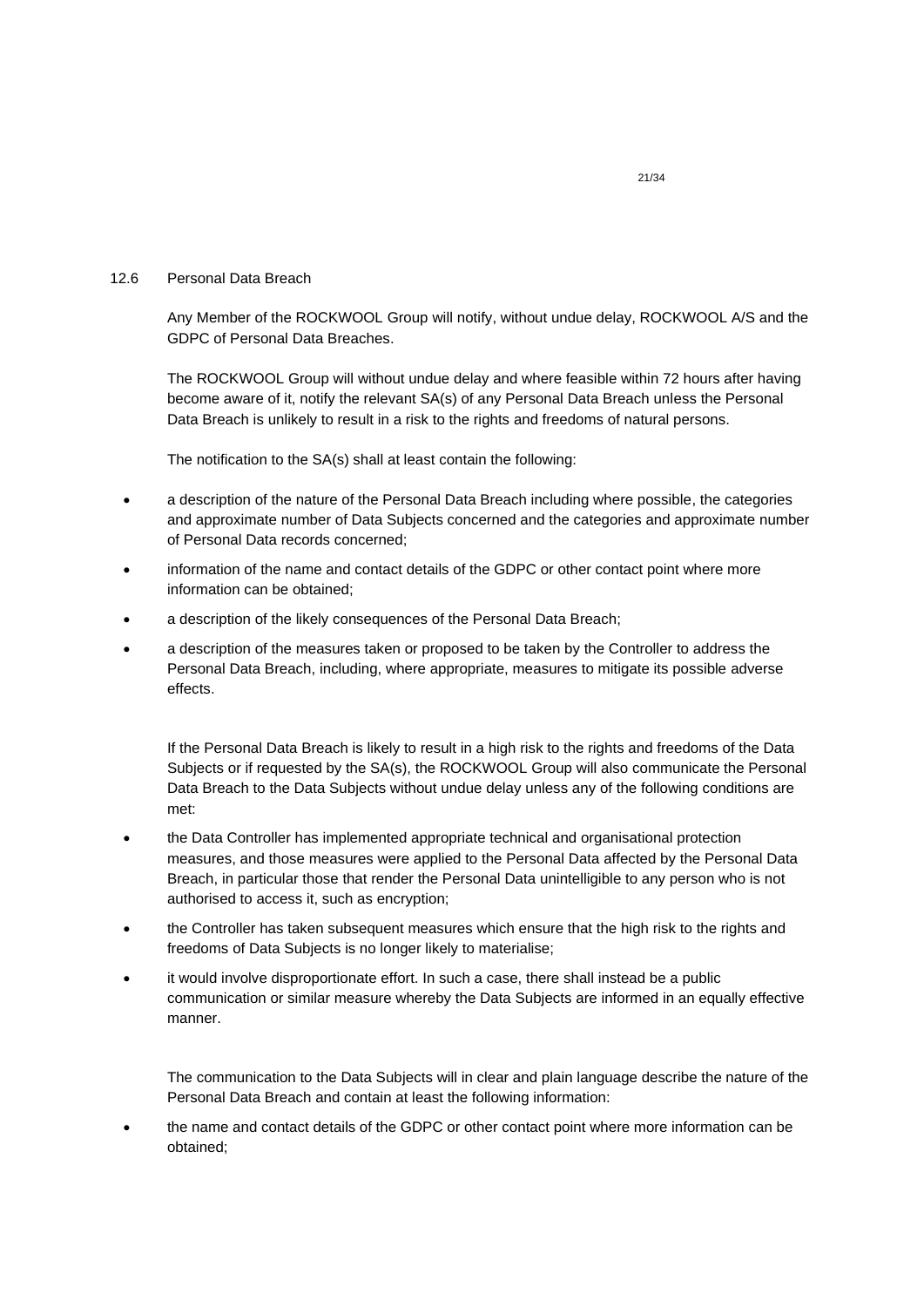- a description of the likely consequences of the Personal Data Breach;
- a description of the measures taken or proposed to be taken by the Controller to address the Personal Data Breach, including, where appropriate, measures to mitigate its possible adverse effects.

Further, the ROCKWOOL Group will document all Personal Data Breaches, comprising the facts relating to the Personal Data Breach, its effects and the remedial action taken and the documentation should be made available to the SA(s) on request.

# <span id="page-21-0"></span>**13. Relationships with Data Processors that are Members of the ROCKWOOL Group**

- 13.1 Any Member of the ROCKWOOL Group, including when acting as Data Processors for another Member of the ROCKWOOL Group, undertakes at any time to comply with these BCRs, except as described in section 20.
- 13.2 When a Member of the ROCKWOOL Group processes Personal Data (ROCKWOOL Group Processor) on behalf of another Member of the ROCKWOOL Group (ROCKWOOL Group Controller), the following safeguards shall be followed and complied with:
- 13.2.1 The ROCKWOOL Group Processor shall provide adequate measures in order to secure the confidentiality and security of the Personal Data processed.
- 13.2.2 The ROCKWOOL Group Processor must provide the ROCKWOOL Group Controller with sufficient guarantees in respect of inter alia the technical security measures and organizational measures governing the Processing to be carried out and must ensure compliance with those measures in accordance with the requirements in section 12.
- <span id="page-21-1"></span>13.2.3 The ROCKWOOL Group Processor must not process and/or transfer the Personal Data except on instructions from the ROCKWOOL Group Controller, unless the ROCKWOOL Group Processor is required to do so by Union or national law, in which case the ROCKWOOL Group Processor shall promptly notify the ROCKWOOL Group Controller unless the law prohibits such information on important grounds of public interests. The ROCKWOOL Group Processor shall immediately notify the ROCKWOOL Group Controller if in the ROCKWOOL Group Processor's opinion, an instruction infringes the Regulation or other Union or national law.
- 13.2.4 The processing carried out by a ROCKWOOL Group Processor is governed by a contract or other legal act under EU/EEA or EU/EEA Member State law, that is binding on the ROCKWOOL Group Processor with regard to the ROCKWOOL Group Controller and that sets out the subject-matter and duration of the processing, the type of Personal Data and categories of Data Subjects and the obligations and rights of the ROCKWOOL Group Controller. The ROCKWOOL Group Processor specifically undertakes to: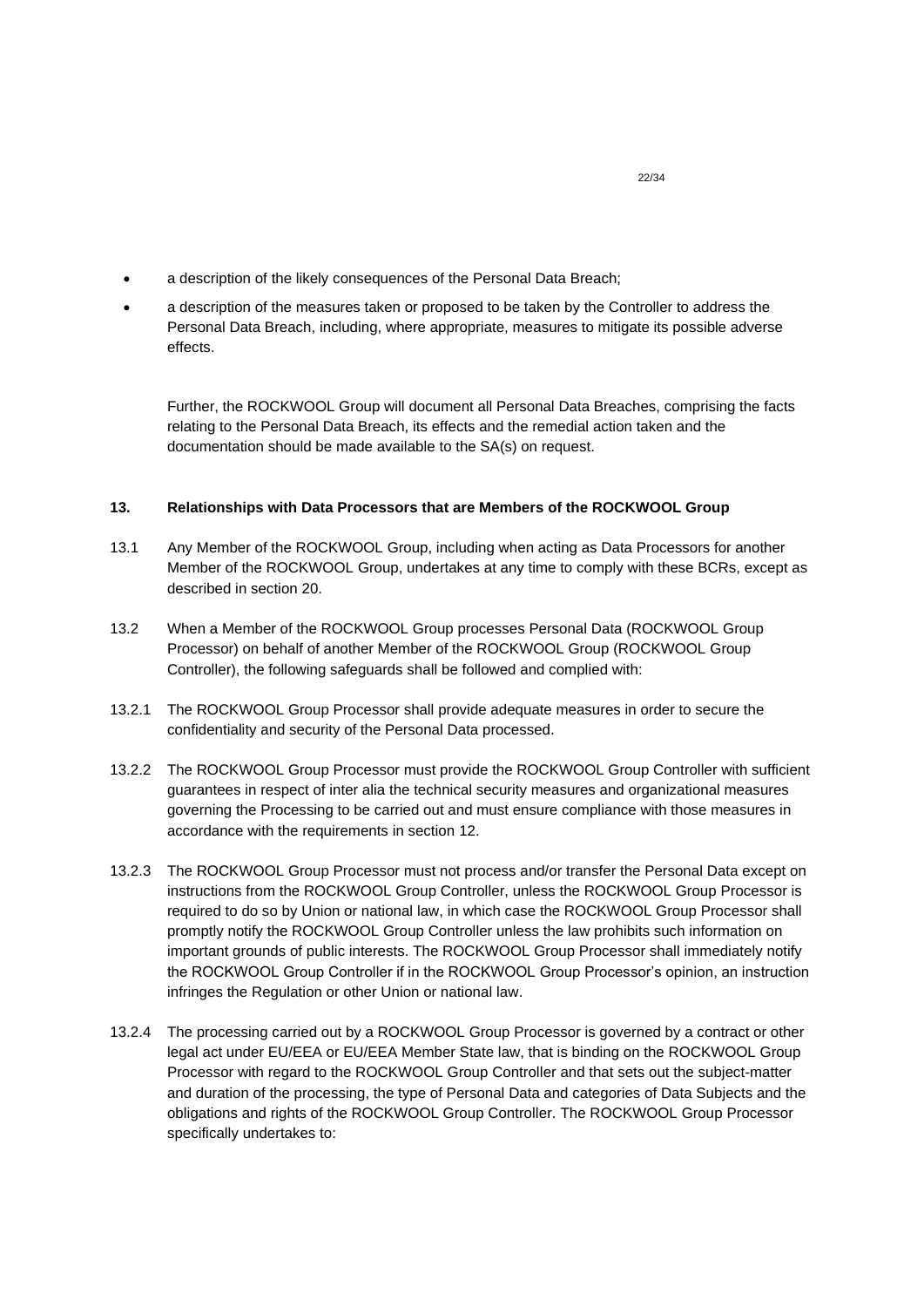- 13.2.4.1 Implement technical and organizational security measures to sufficiently protect the Personal Data against any accidental or unlawful destruction or accidental loss, alteration, unauthorised disclosure or access;
	- 1. Only process and use the Personal Data as necessary to carry out the performance of services as instructed by the ROCKWOOL Group Controller;
	- 2. Ensure that persons authorised to process the Personal Data have committed themselves to confidentiality or are under an appropriate statutory obligation of confidentiality;
	- 3. Not transfer or otherwise disclose Personal Data to other Members of the ROCKWOOL Group without the prior explicit Consent of the ROCKWOOL Group Controller except as set out in Section [13.2.2;](#page-21-1)
	- 4. Not transfer or otherwise disclose Personal Data to any Third Party outside the ROCKWOOL Group without the prior explicit Consent of the ROCKWOOL Group Controller except as set out in Section [13.2.2;](#page-21-1)
	- 5. Not engage another Processor (sub-processor) for Processing without notifying the ROCKWOOL Group Controller of any intended changes concerning the addition or replacement of other Processors, thereby giving the ROCKWOOL Group Controller the opportunity to object to such changes. In addition, the ROCKWOOL Group Processor shall ensure that a written data processor agreement is entered into with such Processor submitting the Processor to all obligations and requirements set out in Article 28(3) of the Regulation, including implementation of appropriate technical and organizational measures.
	- 6. Assist the ROCKWOOL Group Controller in responding to requests made by the Data Subject;
	- 7. Assist the ROCKWOOL Group Controller in fulfilling the ROCKWOOL Group Controller's obligations regarding technical and organizational measures, completion of data protection impact assessments and consultation of the SAs;
	- 8. Allow the ROCKWOOL Group Controller to conduct onsite audits to inter alia ensure that sufficient security measures have been implemented;
	- 9. Immediately notify the ROCKWOOL Group Controller, ROCKWOOL A/S and the GDPC about any incurred Personal Data Breach, any breach of the Regulation and/or these BCRs or local data protection legislation and assist the ROCKWOOL Group Controller in notifying the SAs and/or Data Subjects, if relevant.
- 13.3 Upon termination of the processing responsibilities of the ROCKWOOL Group Controller or after the end of the provision of services relating to processing by the ROCKWOOL Group Processor, the ROCKWOOL Group Processor undertakes to either destroy any hard or soft copies of the file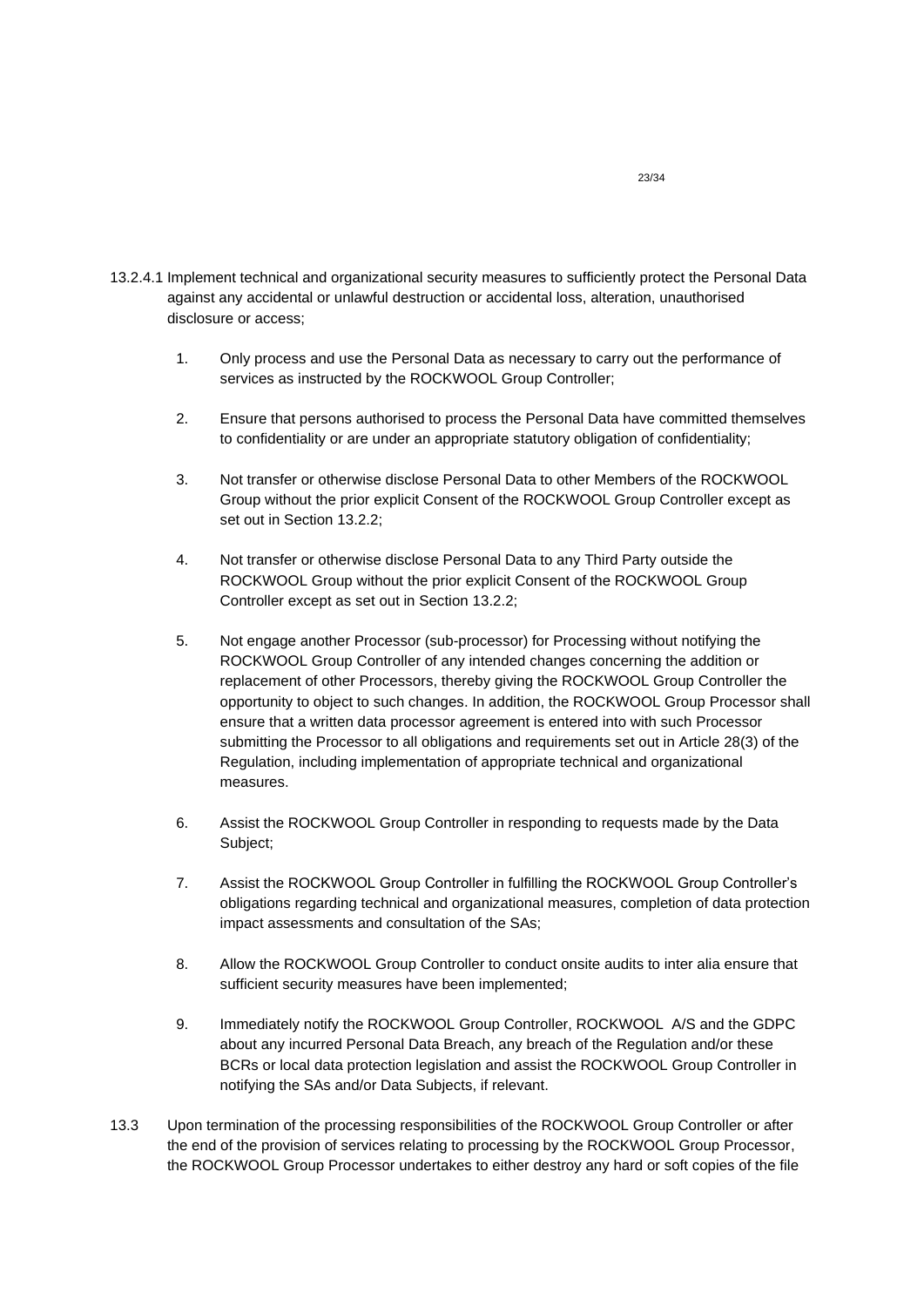in which the Personal Data is stored or return any media containing Personal Data that may have been provided.

13.4 The ROCKWOOL Group Processor shall indemnify the ROCKWOOL Group Controller for any loss, damage or claim pursuant to the ROCKWOOL Group Processor's failure to meet its obligations under this section [13](#page-21-0) subject only to contrary provisions included in intra-group agreements between Members of the ROCKWOOL Group.

# <span id="page-23-0"></span>**14. Restrictions on transfers and Onward Transfers to external Data Processors and Data Controllers (not Members of the ROCKWOOL Group)**

<span id="page-23-1"></span>14.1 Data Controllers, Data Processors and sub-processors established in Countries not ensuring an adequate level of protection

In relation to transfers to Data Controllers, Data Processors and/or sub-processors, which are not Members of the ROCKWOOL Group, outside the EU/EEA and established in Countries not ensuring an adequate level of protection, the Member of the ROCKWOOL Group undertakes to either:

- 1. enter into an agreement with the Data Controller, ensuring respect of the European rules on cross border data flows, e.g. the EU Standard Contractual Clauses approved by the EU Commission 2021/914/EU, and, where the appropriate safeguards contained in the agreement cannot be effectively complied with due to the law and/or the practices in the recipient's country – in particular due to possible access to the Personal Data by public authorities of the recipient's country - adopt supplementary measures that are necessary to bring the level of protection of the data transferred up to the EU standard of essential equivalence, or
- 2. enter into an agreement with the Data Processor and/or the sub-processor, ensuring respect of the European rules on cross border data flows, e.g. the EU Standard Contractual Clauses adopted by the EU Commission 2021/914/EU, and, where the appropriate safeguards contained in the agreement cannot be effectively complied with due to the law and/or the practices in the recipient's country – in particular due to possible access to the Personal Data by public authorities of the recipient's country - adopt supplementary measures that are necessary to bring the level of protection of the data transferred up to the EU standard of essential equivalence.

The Member of the ROCKWOOL Group undertakes to suspend the transfer immediately if no sufficient supplementary measures can be put in place, and, if the transfer does already take place, demand that the recipient returns all Personal Data Processed on behalf of the Member of the ROCKWOOL Group and deletes existing copies.

Additionally, the Member of the ROCKWOOL Group undertakes to document the outcome of any evaluations carried out as described in this section 14.1 and any proposed supplementary measures and make such documentation available to the Relevant SAs on request.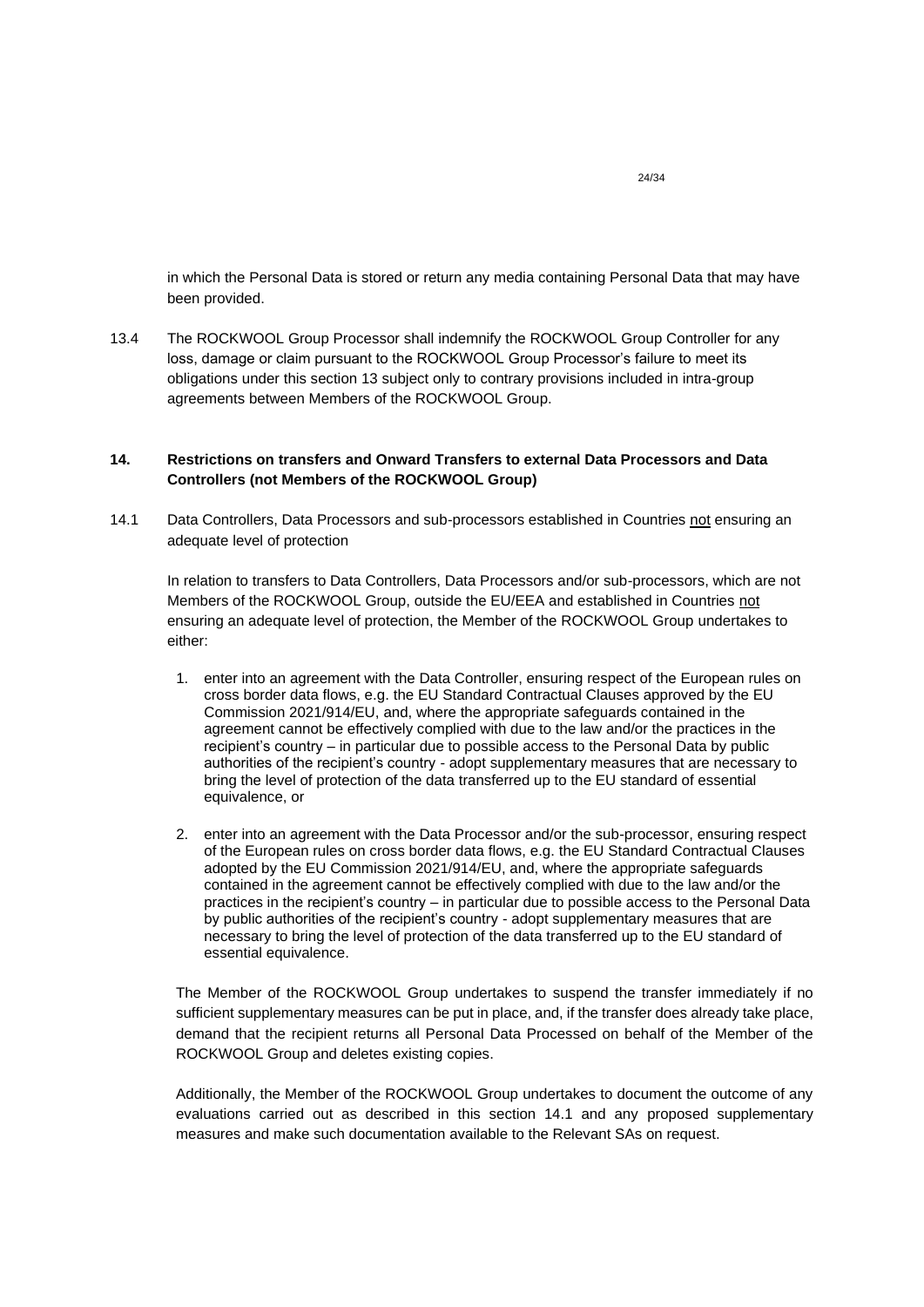With respect to Data Processors and sub-processors, the ROCKWOOL Group further undertakes to instruct the Data Processor by written contractual means in accordance with the Regulation and applicable EU/EEA legislation, if required.

# 14.2 Data Processors/sub-processors inside EEA or in Countries ensuring an adequate level of protection

In relation to transfers to Data Processors within the EU/EEA or in Countries ensuring an adequate level of protection, including Data Processors governed by a certification framework approved by the EU Commission, which are not Members of the ROCKWOOL Group, the Member of the ROCKWOOL Group (the Data Controller) undertakes to instruct the Data Processor by written contractual means in accordance with the Regulation and applicable EU/EEA legislation. The Data Processor must provide sufficient guarantees in respect of the technical security measures and organizational measures governing the Processing to be carried out and must ensure compliance with those measures. If the Data Processor is established within the EU/EEA, the contractual means in place shall inter alia specify that the technical and organizational security requirements which are applicable in the EU/EEA country in which the Data Processor is established shall apply.

The agreement between the Data Controller and the Data Processor must comprises all requirements set out in section 13.2-13.3 of these BCRs and inter alia specify that the Data Processor will implement appropriate technical and organisational measures and procedures, that the Data Processor will hand over all results/Personal Data to the Data Controller after the end of the Data Processing and not process the Personal Data otherwise and that the Data Processor will make available to the Data Controller and the SA all information necessary to control compliance with the obligations of the Data Processor.

## 14.3 General on transfers to Data Processors and sub-processors

Before transferring Personal Data to a Data Processor established in Countries either ensuring or not ensuring an adequate level of protection (for special restrictions regarding the latter, see paragraph 14.1), the Data Controller shall require that the Data Processor is obliged to fulfil the Data Processor's obligations as described in section 13.2.1-13.4 of these BCRs by entering into an agreement with the Data Processor which comprises all the obligations set out in section 13.2-13.3 of these BCRs.

Before transferring Personal Data to another Data Processor (sub-processor) established in Countries either ensuring or not ensuring an adequate level of protection (for special restrictions regarding the latter, see paragraph [14.1\)](#page-23-1), the Data Processor must obtain the prior permission from the Data Controller. Further, the Data Controller must ensure that the Data Processor has executed a data processor agreement in which the sub-processor undertakes vis-à-vis the Data Processor to be bound by identical terms with respect to inter alia the security requirements under the agreement between the Data Controller and the Data Processor. The data processor agreement must comprise all requirements set out in section 13.2-13.3 of these BCRs.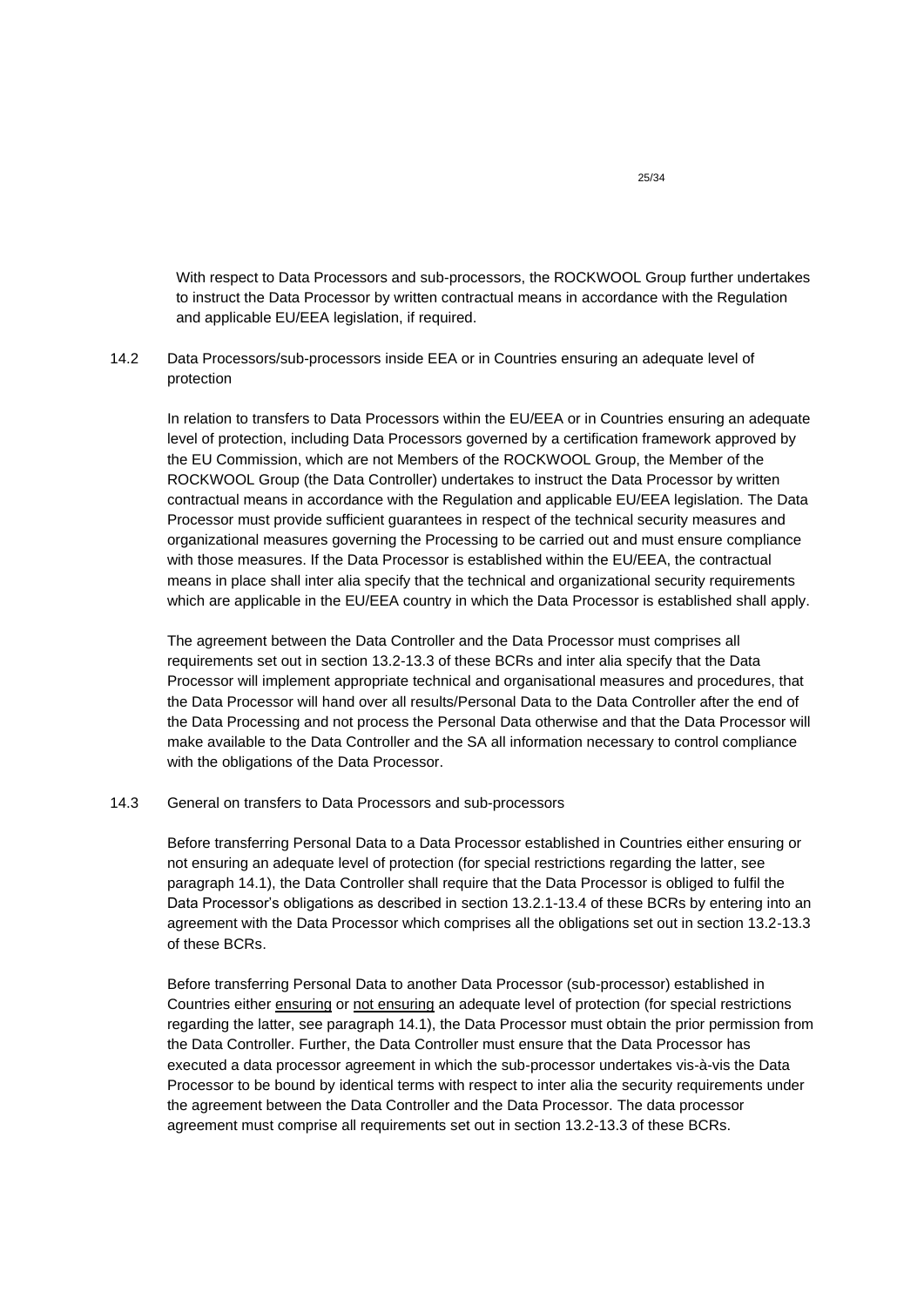## <span id="page-25-0"></span>**15. Actions in case of national legislation preventing respect of the BCRs**

## 15.1 Obligations prior to transfers of Personal Data

Any Member of the ROCKWOOL Group transferring Personal Data out of the EU/EEA will, with help from the recipient, and taking into account the circumstances of the transfer, evaluate prior to the transfer if National Legislation will prevent the Member of the ROCKWOOL Group from fulfilling its obligations under these BCRs. In addition, the Member of the ROCKWOOL Group will determine any required supplementary measures to be taken in accordance with section 15.3 below.

The LDPC of the Member of the ROCKWOOL Group which transfers Personal Data will, with guidance from the GDPC, review and approve the evaluation and any proposed supplementary measures related to transfers of Personal Data carried out by the Member of the ROCKWOOL Group in question.

## 15.2 Obligations where a transfer of Personal Data already takes place

Where a Member of the ROCKWOOL Group already transfers Personal Data out of the EU/EEA and National Legislation is amended or otherwise updated, the Member of the ROCKWOOL Group will, before the amended or updated National Legislation enters into force, and with help from the recipient, evaluate if the amended or otherwise updated National Legislation will prevent the Member of the ROCKWOOL Group from fulfilling its obligations under these BCRs. In addition, the Member of the ROCKWOOL Group will determine required supplementary measures to be taken in accordance with section 15.3 below.

The LDPC of the Member of the ROCKWOOL Group which transfers Personal Data will, with guidance from the GDPC, review and approve the evaluation and any proposed supplementary measures related to transfers of Personal Data carried out by the Member of the ROCKWOOL Group in question.

#### 15.3 Supplementary measures

Where the evaluation of National Legislation in accordance with section 15.1 and 15.2 of these BCRs requires supplementary measures, the ROCKWOOL Group will implement the required supplementary measures.

The LDPC of the Member of the ROCKWOOL Group which transfers Personal Data will, with guidance from the GDPC, review and approve any proposed supplementary measures related to transfers of Personal Data carried out by the Member of the ROCKWOOL Group in question.

If no sufficient supplementary measures can be put in place, the Member of the ROCKWOOL Group must suspend the transfer immediately and, if the transfer does already take place, the recipient must return the transferred Personal Data and delete any existing copies.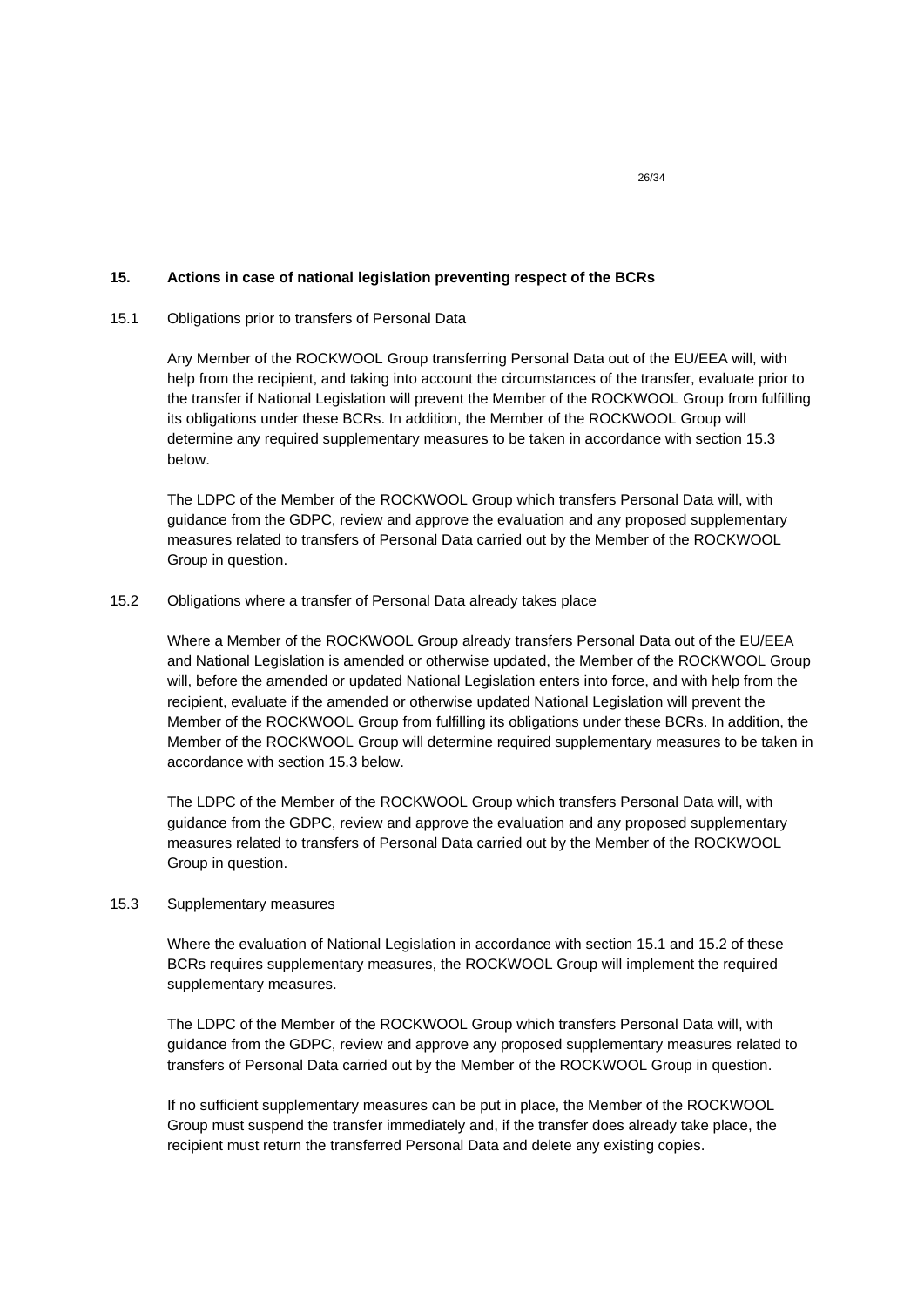#### 15.4 National Legislation which requires a higher level of protection

Where National Legislation requires a higher level of protection of Personal Data than what is established under these BCRs, National Legislation shall prevail, and the Member of the ROCKWOOL Group shall Process Personal Data in accordance with the National Legislation.

## 15.5 Documentation

The outcome of any evaluations carried out in accordance with section 15.1 and 15.2 of these BCRs and any proposed supplementary measures will be documented and made available to the Relevant SAs on request.

## 15.6 Conflicts between national law and the BCRs

If a Member of the ROCKWOOL Group has reasons to believe that the legislation applicable to said Member prevents the Member from fulfilling its obligations under these BCRs or has substantial effect on the guarantees provided by these BCRs, said Member of the ROCKWOOL Group is obliged to inform the GDPC and ROCKWOOL A/S promptly, unless prohibited to do so by a law enforcement authority such as prohibition under criminal law to preserve confidentiality of a law enforcement investigation.

The GDPC and the Executive Management in ROCKWOOL A/S will in such cases make a managerial decision and if necessary, consult the relevant SA.

In addition, where any legal requirement in a third country to which a Member of the ROCKWOOL Group is subject is likely to have a substantial adverse effect on the guarantees provided by these BCRs, the problem should be reported to the competent SA. This includes any legally binding request for disclosure of the Personal Data by a law enforcement authority or state security body. In such case, the competent SA will be clearly informed about the request, including information about the Personal Data requested, the requesting body, and the legal basis for the disclosure (unless otherwise prohibited, such as a prohibition under criminal law to preserve the confidentiality of a law enforcement investigation).

If in specific cases the suspension and/or notification are prohibited, the Member of the ROCKWOOL Group will use its best efforts to obtain the right to waive this prohibition in order to communicate as much information as it can and as soon as possible, and shall be able to demonstrate such efforts.

If, in the above cases, despite having used its best efforts, the requested Member of the ROCKWOOL Group is not in a position to notify the competent SAs, the said Member shall annually provide general information on the requests it has received to the competent SAs, e.g. number of applications for disclosure, type of data requested, requester if possible, etc.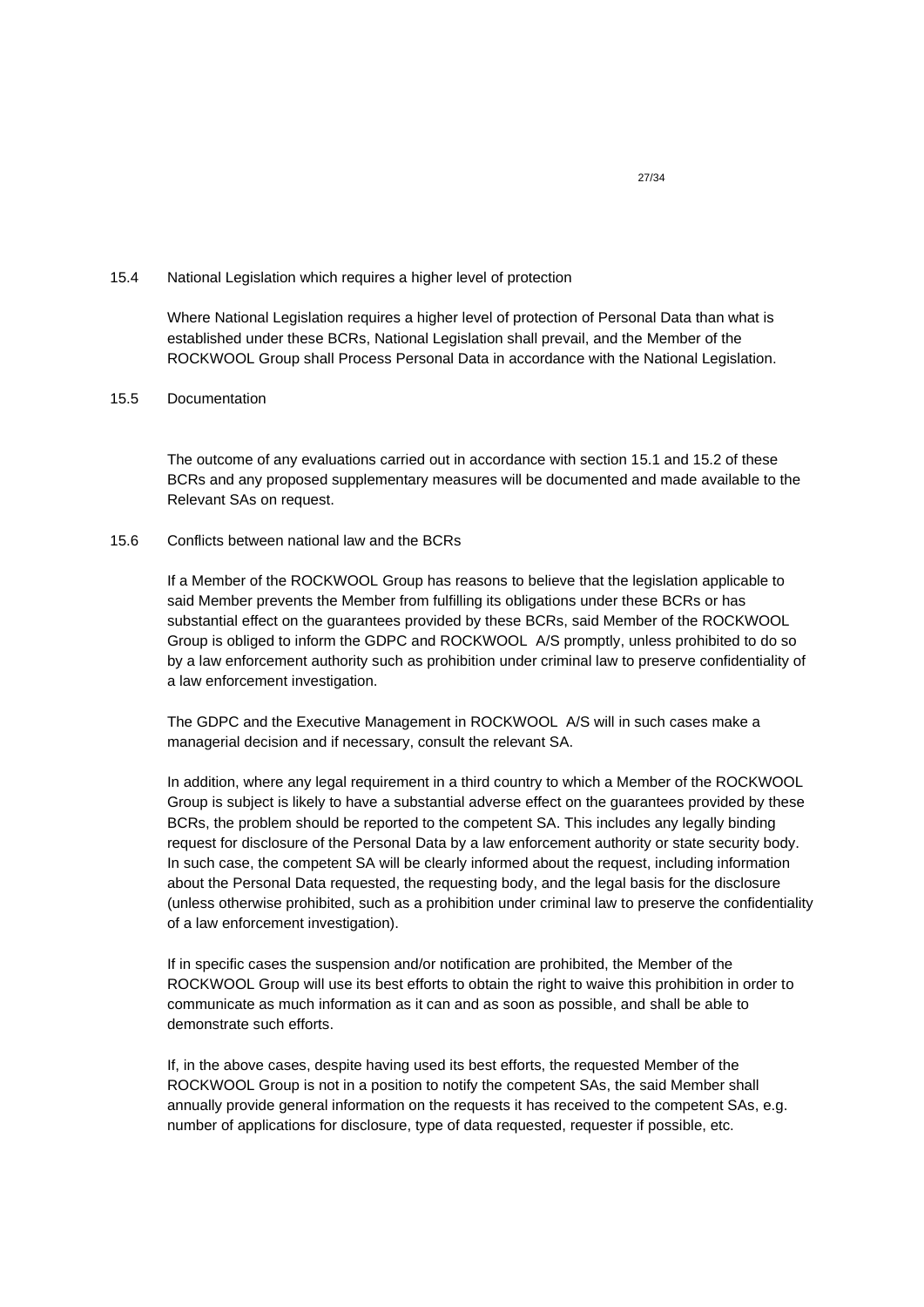In any event, the transfers of Personal Data by a Member of the ROCKWOOL Group to any public authority cannot be massive, disproportionate and indiscriminate in a manner that would go beyond what is necessary in a democratic society.

## <span id="page-27-0"></span>**16. Description of internal complaint and objection handling process**

The ROCKWOOL Group has established complaint procedures aimed at solving any disputes, disagreements or objections in relation to the Processing of Personal Data, including in relation to these BCRs.

If a Data Subject has a complaint or an objection, such complaint or objection should be forwarded to the LDPC of the Member of the ROCKWOOL Group in question. Contact information regarding the relevant LDPC may be obtained by contacting [dataprotection@rockwool.com](mailto:dataprotection@rockwool.com) or ROCKWOOL A/S, Hovedgaden 584, 2640 Hedehusene, Denmark.

If the complaint or the objection concerns the LDPC, or if the LDPC for any other reason is evaluated by the Data Subject to be legally incompetent, or if the complaint is of such a nature that it involves more than one Member of the ROCKWOOL Group, the complaint or the objection should be forwarded by the LDPC to the GDPC. The complaint or objection must be dealt with without undue delay. Acknowledgement of the complaint or objection shall be forwarded to the Data Subject within 5 business days. The GDPC may be contacted at dataprotection@rockwool.com.

The LDPC or GDPC will consider the complaint or the objection and forward a decision in relation to the complaint or the objection to the Data Subject within one month. If the LDPC or GDPC is not able to make a decision within one month due to the complexity of the case and the number of requests, the LDPC or GDPC shall inform the Data Subject of the grounds for this and of the time (not exceeding 3 months from receipt) at which the decision can be expected to be provided.

If the complaint is justified, the LDPC and the GDPC will prepare and implement relevant measures within the ROCKWOOL Group to ensure that any processing activity concerned by the content of the complaint is rectified.

If the decision of the LDPC is in disfavour of the Data Subject, and the Data Subject does not agree with the decision, the Data Subject will receive information on alternative complaint possibilities. The Data Subject can appeal the decision by contacting the GDPC.

Such appeal will be considered and decided on by a board of DPCs. The board of DPCs consists of the GDPC, the LDPC of the Member in which the Data Subject is an employee, a customer or other business relations or has been a job applicant and a LDPC from another Member of the ROCKWOOL Group, chosen in agreement by the GDPC and the LDPC.

The board of DPCs will consider the appealed complaint or objection and forward a decision in relation to the complaint or the objection to the Data Subject within one month. If it is not possible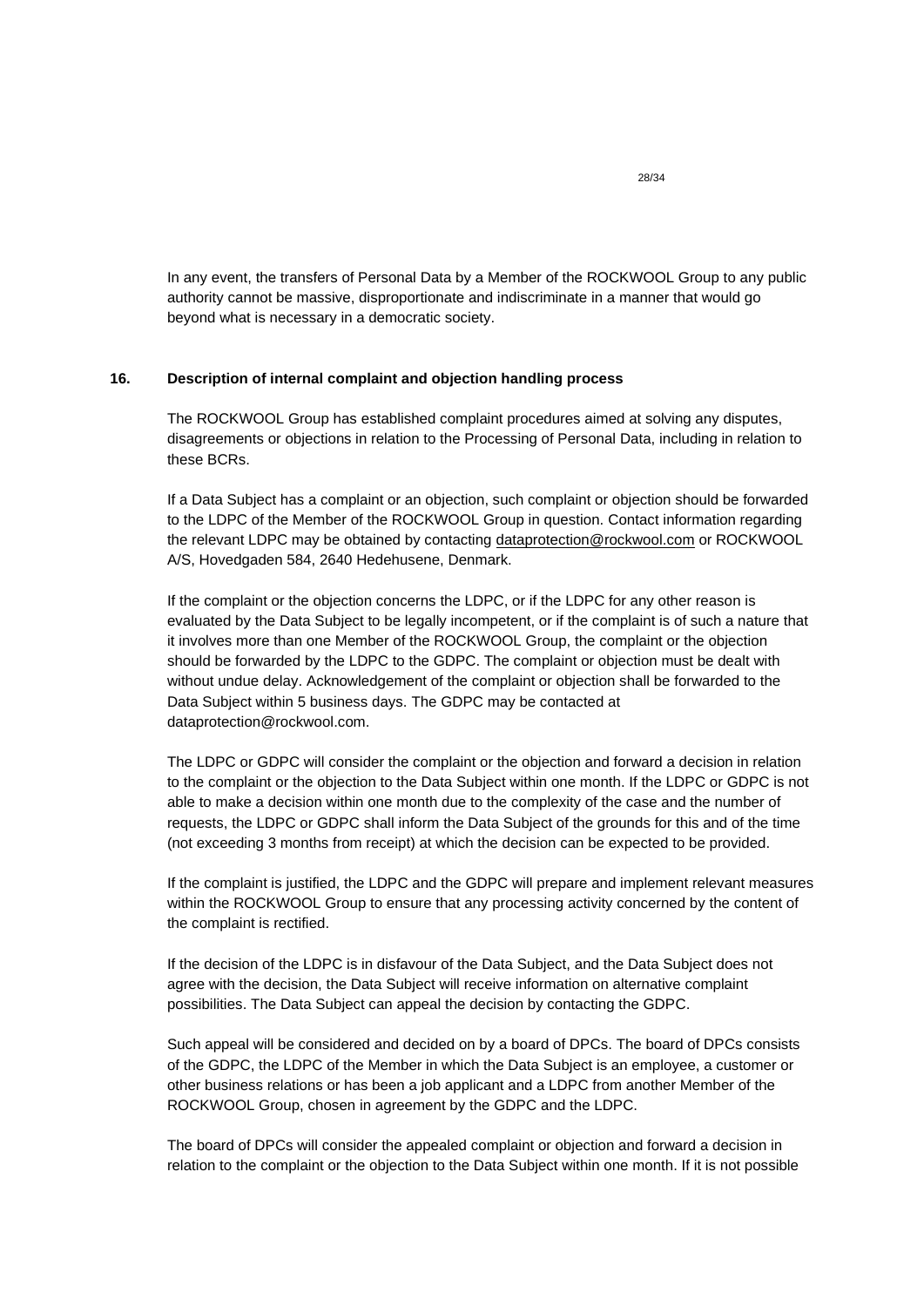due to the complexity of the case to revert to the Data Subject within one month, the Data Subject should be advised accordingly and provided a reasonable estimate (not exceeding 6 months) for the timescale in which a response will be provided.

The decision of the board of DPCs is the final internal processing of the complaint. If the GDPC and LDPC or the board of DPCs consider the complaint justified and the Data Subject has suffered damage as a result of an unlawful Processing operation incompatible with the BCRs, the Data Subject is entitled to receive compensation from the responsible Member of the ROCKWOOL Group, the Member of the ROCKWOOL Group at the origin of transfer or ROCKWOOL A/S for the damage suffered. If it is proven that the Member of the ROCKWOOL Group is not responsible for the act, it may discharge itself from any responsibility.

If the GDPC and LDPC or the board of DPCs consider the objection justified, the Processing instigated by the relevant Member of the ROCKWOOL Group may no longer involve these Personal Data.

The Data Subject may at any time before, during or after the complaint process raise a complaint with a SA, in particular in the Member State of his or her habitual residence, place of work or place of the alleged infringement if the Data Subject considers that the Processing of Personal Data relating to him or her infringes the Regulation and/or these BCRs.

In addition, the Data Subject may at any time before, during or after the complaint process bring a case before the courts of the Member State where the Data Controller or Data Processor in question has an establishment. Alternatively, such proceedings may be brought before the courts of the Member State where the Data Subject has his or her habitual residence.

In case of infringements by a Member of the ROCKWOOL Group established outside the EU/EEA giving rise to claims from Data Subjects, the provisions in section 18.1 of these BCRs apply.

16.1 Graphical illustration of the internal complaint or objection mechanism:

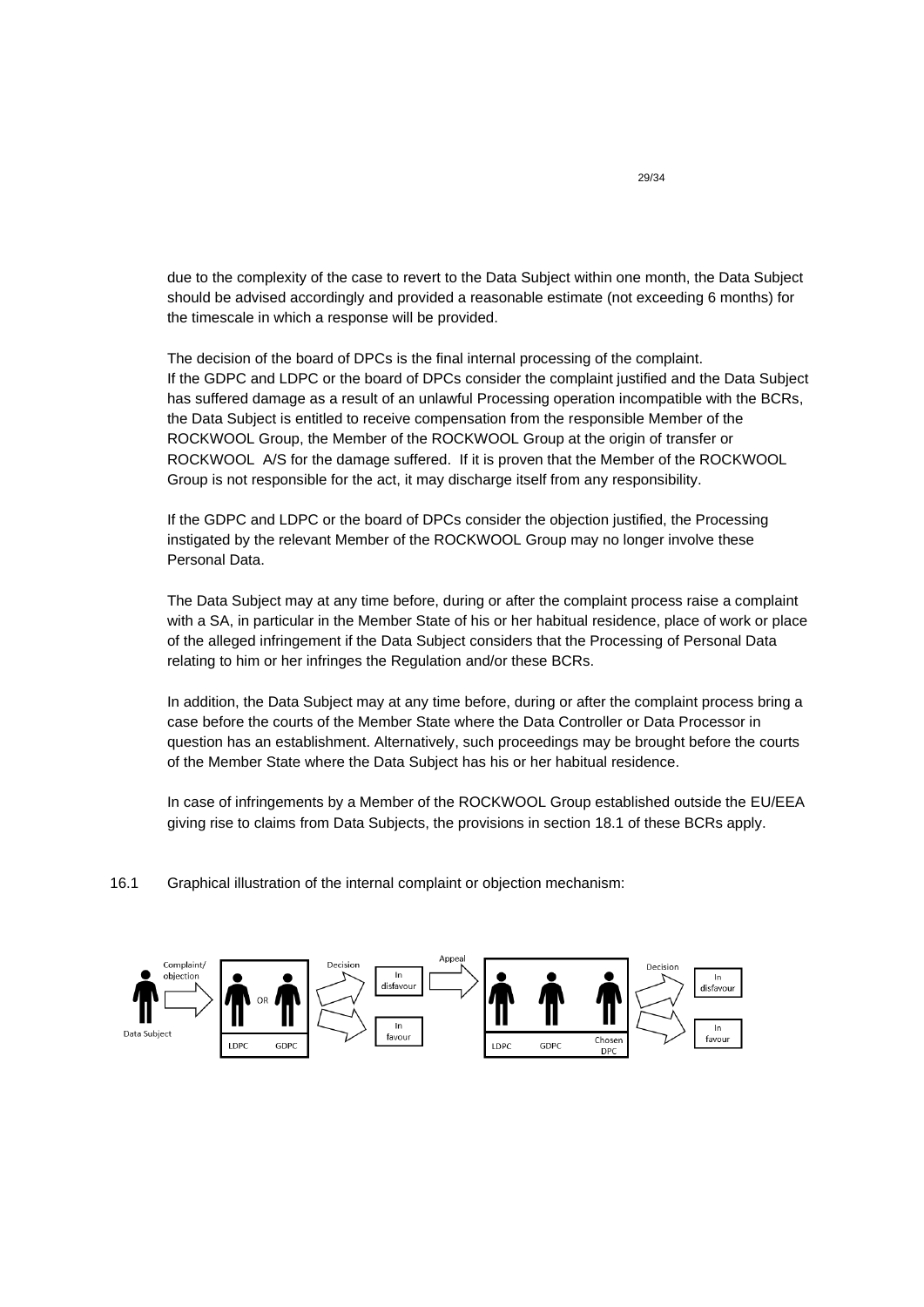## <span id="page-29-0"></span>**17. Third party beneficiary rights**

## 17.1 Right to enforcement

These BCRs grant rights to and entitle Data Subjects to enforce parts of these BCRs as third party beneficiaries in relation to all Processing covered by these BCRs.

More specifically, the principles which are enforceable as third party beneficiary rights are:

- Purpose limitation, cf. section 4;
- Data quality and proportionality, cf. section 5;
- Criteria for making the Processing legitimate, cf. section 6 and 7;
- Transparency and easy access to these BCRs, cf. section 9;
- Rights of access, rectification and completion, erasure, restriction of Personal Data, data portability and objection to the Processing, cf. section 10;
- Rights in case automated individual decisions are taken, cf. section 11;
- Security and confidentiality, cf. section 12 and section 13;
- Restrictions on Onward Transfers outside Members of the ROCKWOOL Group, cf. section  $14:$
- Actions in relation to national legislation preventing respect of these BCRs, cf. section 15;
- Right to complain through the internal complaint mechanisms of the ROCKWOOL Group, cf. section 16;
- Third party beneficiary rights and the right to enforcement, cf. section 17.1;
- Easy access to the BCRs, cf. section 17.2;
- Cooperation duties with the SAs, cf. section 19;
- Jurisdiction and liability provisions, cf. section 16 and 18.

## 17.2 Access to the BCRs

Every Data Subject covered by these BCRs will have easy access to these BCRs.

The access method will depend on the role of the Data Subject. Data Subjects who are employees within a Member of the ROCKWOOL Group will have access to these BCRs through the ROCKWOOL Group's intranet or via paper, and Data Subjects who are not employees within the ROCKWOOL Group – Data Subjects with relation to the ROCKWOOL CRM system, applicants who are not offered a job in a ROCKWOOL entity, other persons associated with the ROCKWOOL Group and other Data Subjects – will be informed of these BCRs and where to find them electronically. Additionally, these BCRs are made publicly available on the internet, e.g. on [www.rockwool.com.](http://www.rockwool.com/) Please also refer to section 9.1 of these BCRs.

## <span id="page-29-1"></span>**18. Liability**

18.1 Responsibility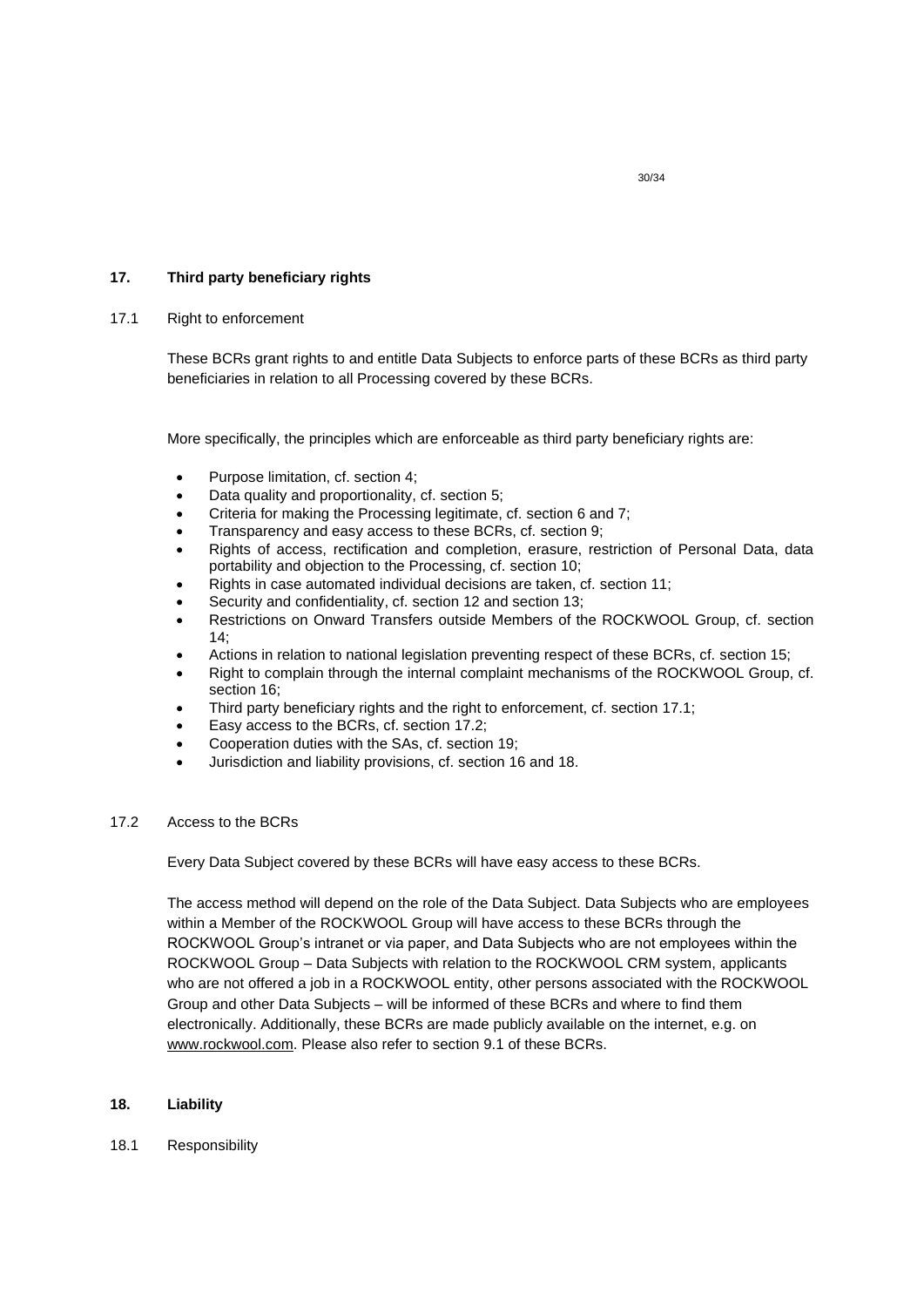If a Data Subject wishes to enforce the above third party beneficiary rights, cf. section 17, the Data Subject can choose to lodge such claim against the Member of the ROCKWOOL Group at the origin of the transfer.

Each Member of the ROCKWOOL Group is to take the necessary action to remedy any breaches of these BCRs. If such remedy is not taken by the said Member of the ROCKWOOL Group, ROCKWOOL A/S will instruct such necessary action to remedy the breach to the extent deemed relevant and necessary by ROCKWOOL A/S.

Each Member of the ROCKWOOL Group within the EU/EEA transferring Personal Data outside of the EU/EEA on the basis of the BCRs will be liable for any breaches of the BCRs by the Member of the ROCKWOOL Group established outside of the EU/EEA which received the Personal Data from said EU/EEA Member of the ROCKWOOL Group.

If a Member of the ROCKWOOL Group outside the EU/EEA violates the BCRs, the courts or other competent authorities in the EU/EEA will have jurisdiction and the Data Subject will have the rights and remedies against the Member of the ROCKWOOL Group exporting data out of the EU/EEA on the basis of the BCR as if the violation had taken place by them in the Member State in which they are established instead of the Member of the ROCKWOOL Group outside the EU/EEA.

Any Data Subject who has suffered damage (material and/or non-material damage according to Article 82(1) of the Regulation) as a result of an unlawful Processing operation incompatible with the BCR may be entitled to receive compensation from the Member of the ROCKWOOL Group at the origin of transfer for the damage suffered. If the Member of the ROCKWOOL Group that has exported the data out of the EU/EEA proves that the Member of the ROCKWOOL Group outside EU/EEA is not responsible for the act, the Member of the ROCKWOOL Group that has exported the data out of the EU/EEA may discharge itself from any responsibility.

Individuals covered by the scope of the BCRs are able to lodge a complaint with and enforce compliance with the rules via the relevant SAs, in particular in the Member State of his or her habitual residence, place of work or place of the alleged infringement according to relevant provisions of the Regulation, including Article 77.

Furthermore, individuals covered by the scope of the BCRs are entitled to raise a complaint and enforce compliance with the rules both via the competent SAs and courts as described in the last two paragraphs of section 16.1 and in this section 18.1. However, proceedings regarding the right to compensation and liability as described in this section 18.1 must be brought before the courts of the Member State where the Data Controller or Data Processor in question has an establishment. Alternatively, such proceedings may be brought before the courts of the Member State where the Data Subject has his or her habitual residence.

## 18.2 Burden of proof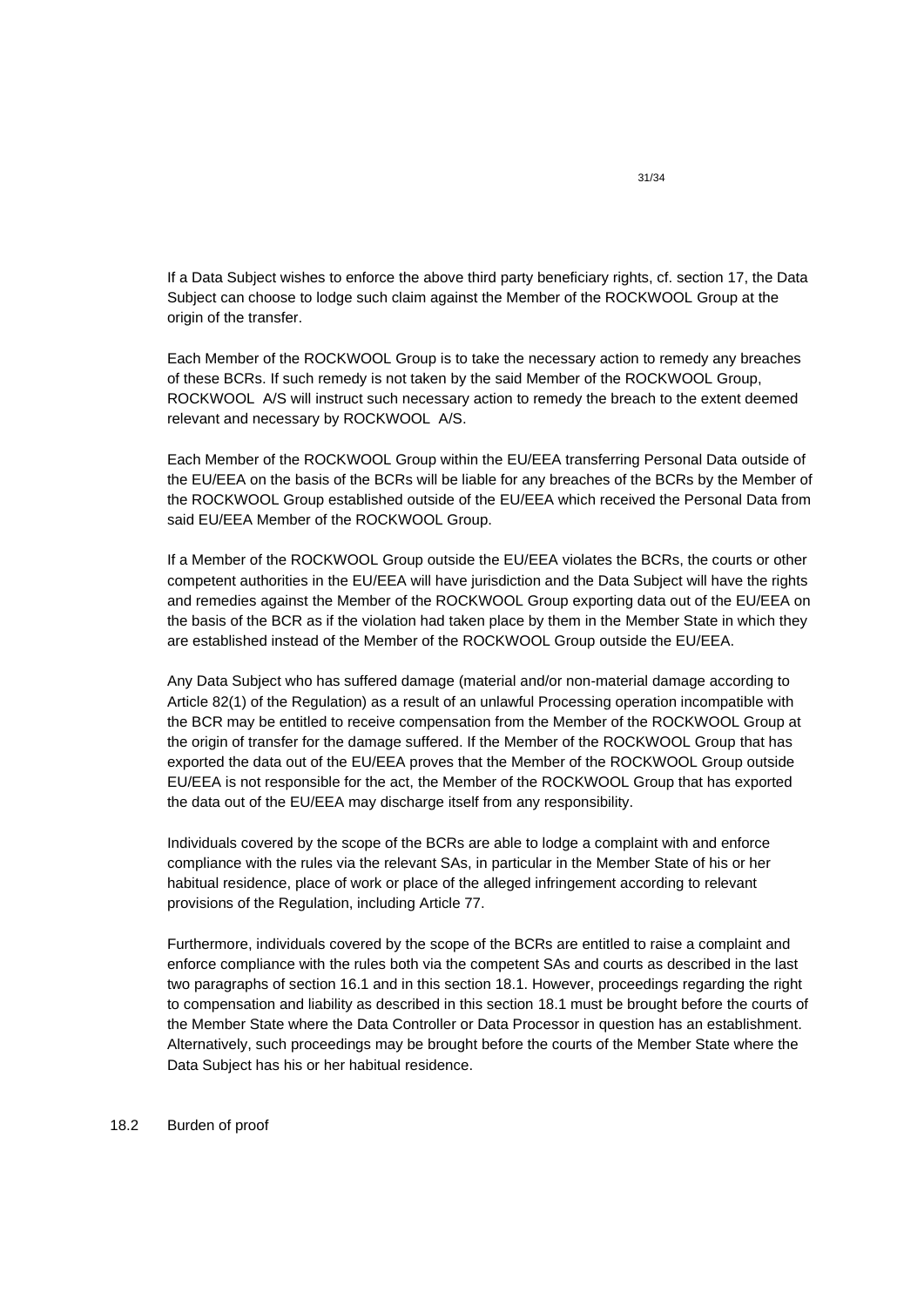The burden of proof to demonstrate that a Member of the ROCKWOOL Group outside the EU/EEA is not liable for any violation of the BCRs which has resulted in the Data Subject claiming damages, lies with the Member of the ROCKWOOL Group that has exported the data out of the EU/EEA on the basis of these BCRs.

If the Member of the ROCKWOOL Group that has exported the data out of the EU/EEA on the basis of the BCR can prove that the Member of the ROCKWOOL Group outside the EU/EEA is not responsible for the event giving rise to the damage, it may discharge itself from responsibility.

## <span id="page-31-0"></span>**19. Mutual assistance and cooperation with SAs**

- 19.1 The ROCKWOOL Group agrees to cooperate with the relevant SAs, including by acknowledging receipt of all requests the SAs may make regarding the ROCKWOOL Group's BCRs. Substantial answers will be provided as soon as possible.
- 19.2 The ROCKWOOL Group agrees to have audits carried out by the relevant SAs.
- 19.3 The ROCKWOOL Group undertakes to take into account the advice and abide by the decisions of the relevant SAs regarding any issues relating to the ROCKWOOL Group's BCRs.

## <span id="page-31-1"></span>**20. Relationship between national law and the BCRs**

- 20.1 In cases where national legislation requires a higher level of protection for Personal Data than granted by these BCRs, the national legislation will take precedence over these BCRs.
- 20.2 In any event, Personal Data shall be processed in accordance with applicable data protection law and these BCRs.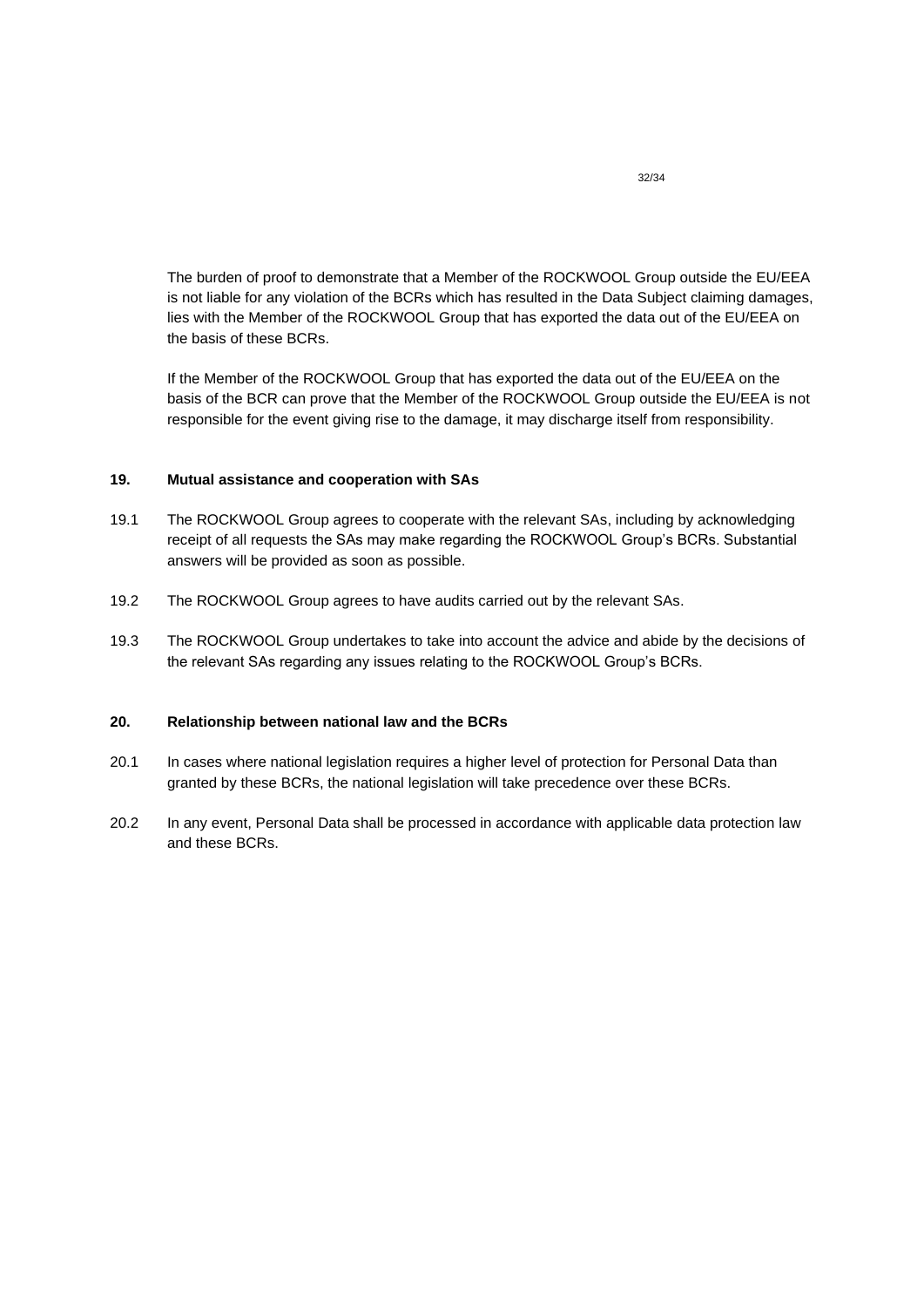# Appendix 1 - Categories of Personal Data

## <span id="page-32-0"></span>**1. Human resource data:**

The data may be categorized into the following categories within the broad term hu-man resource data:

## 1.1 Human resource master data:

E.g. Name, picture, alias, initials, company related identification numbers, username and passwords related to IT systems when logging into systems, nationality and citizenship, social security number, birth date, birth place, gender, marital status, number and age of kids, closest relatives (emergency contacts), address, phone numbers, e-mail, hiring date, seniority date, contract information, employee type (salaried, hourly paid, external etc., title, organizational placement, job description, position evaluation (IPE), job history, working place, employment address, hours per week, shift, leave, maternity leave, collective agreements, sickness, date for last health check (in accordance with EU Working Time Directive for employees on shift work), job application and resume (CV) (includes Personal Data on former employees).

# 1.2 Salary information:

E.g. Base salary, overtime and additional payments, bonus and benefits (cars, computers, newspapers etc.), salary regulation dates (future and historic), holidays (holiday allowance – earning and spending), pension information, tax information, bank information, refunds for expenses, allowance for travels, mileage allowance, refunds in relation to sickness/education, salary slip, time registration.

1.3 Documents regarding employment:

E.g. Contracts, allonges, notice of changes to the contract, warnings, documents in relation to sickness (statements from doctors, notice of medical treatments, documents regarding pregnancy), special arrangements (e.g. flexible job for people with a reduced ability to work etc.), minutes from meetings between manager and employee, certificates for training and education, residence permit, working permit.

1.4 Information regarding training, development and career planning:

E.g. Development plans, needs for training and development, skills/abilities, completed courses/training, commenced courses/training, training results, career wishes, career potential, psychological and cognitive tests used in recruitment and development.

1.5 Performance reviews: